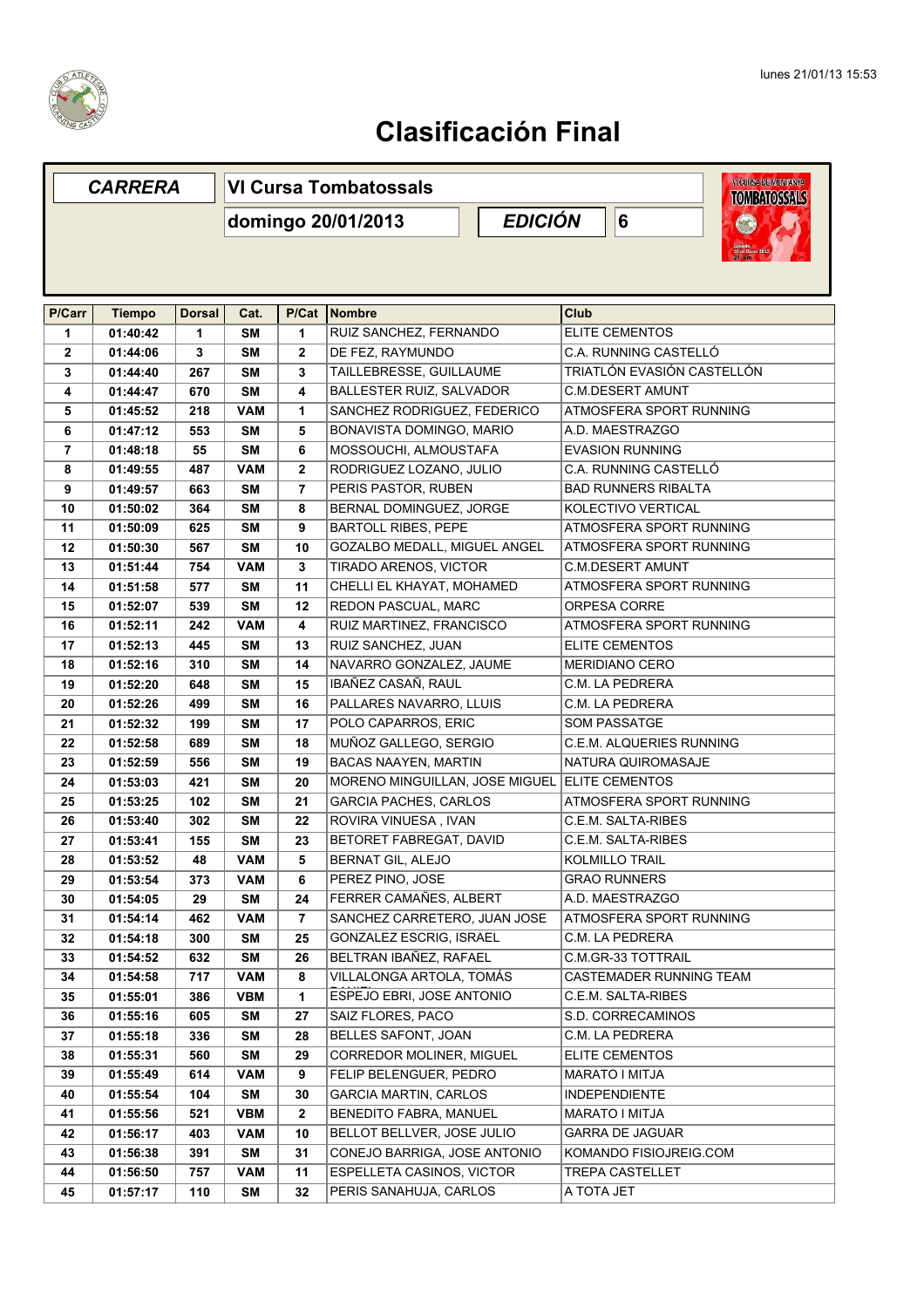

| 46       | 01:57:29             | 145          | SM               | 33      | ANDREU VILAR, DANIEL                               | <b>C.E.M. ALQUERIES RUNNING</b>       |
|----------|----------------------|--------------|------------------|---------|----------------------------------------------------|---------------------------------------|
| 47       | 01:57:32             | 575          | <b>VAM</b>       | 12      | GARCIA MONCLUS, MIGUEL ANGEL                       | ALPINO JAVALAMBRE                     |
| 48       | 01:57:37             | 281          | <b>SM</b>        | 34      | ARTERO CARBO, HECTOR                               | <b>INDEPENDIENTE</b>                  |
| 49       | 01:57:39             | 227          | <b>SM</b>        | 35      | TOMAS BUESO, FERNANDO                              | <b>C.M.DESERT AMUNT</b>               |
| 50       | 01:57:41             | 328          | <b>VAM</b>       | 13      | MARTINEZ BENEDICTO, JERONIMO                       | C.M.GR-33 TOTTRAIL                    |
| 51       | 01:58:27             | 633          | <b>VAM</b>       | 14      | GONZALEZ SARRIO, RAFAEL                            | <b>RUN MOUNTAIN</b>                   |
| 52       | 01:58:42             | 99           | <b>SM</b>        | 36      | PERIS RAMOS, CARLES                                | C.E.M. ALQUERIES RUNNING              |
| 53       | 01:58:47             | 370          | <b>VBM</b>       | 3       | MARTINEZ LOPEZ, JOSE                               | U.A.C                                 |
| 54       | 01:58:56             | 366          | <b>SM</b>        | 37      | CABO BELLES, JORGE                                 | C.M. LA PEDRERA                       |
| 55       | 01:59:16             | 12           | <b>SM</b>        | 38      | ANDREU BOU, LUIS MIGUEL                            | C.A. RUNNING CASTELLÓ                 |
| 56       | 01:59:45             | 492          | <b>SM</b>        | 39      | PERPIÑA AYORA, JULIO RAEL                          | <b>INDEPENDIENTE</b>                  |
| 57       | 01:59:53             | 36           | <b>SM</b>        | 40      | FERRADA SILVESTRE, ALBERTO                         | <b>C.E.M. ALQUERIES RUNNING</b>       |
| 58       | 02:00:07             | 578          | <b>SM</b>        | 41      | <b>GOMAR CARRERAS, MOISES</b>                      | AMICS VOLTA AL TERME                  |
| 59       | 02:00:18             | 157          | SM               | 42      | GUIMERA VILA, DAVID                                | ORPESA CORRE                          |
| 60       | 02:00:34             | 406          | <b>SM</b>        | 43      | AGUT ESCRIG, JOSE LUIS                             | <b>PERSENDA</b>                       |
| 61       | 02:00:42             | 221          | SM               | 44      | BECKER CASTILLO, FELIPE                            | C.A. AMUNT AVALL                      |
| 62       | 02:00:54             | 694          | <b>SM</b>        | 45      | GINER ZAFRA, SERGIO                                | TRIATLÓN EVASIÓN CASTELLÓN            |
| 63       | 02:01:09             | 101          | <b>VAM</b>       | 15      | <b>GOMEZ MARTINEZ, CARLOS</b>                      | MTB TUEJAR RUNNING                    |
| 64       | 02:01:16             | 254          | <b>SM</b>        | 46      | GARCIA NAVARRO, FRANCISCO                          | ORPESA CORRE                          |
| 65       | 02:01:19             | 161          | <b>SM</b>        | 47      | RODA SALES, DAVID                                  | A.D. MAESTRAZGO                       |
| 66       | 02:01:22             | 16           | <b>VAM</b>       | 16      | LAPICA TRAVER, CESAR                               | C.A. RUNNING CASTELLÓ                 |
| 67       | 02:01:31             | 166          | <b>SM</b>        | 48      | MARZA FERNANDEZ, DAVID                             | ATMOSFERA SPORT RUNNING               |
| 68       | 02:01:33             | 278          | <b>SM</b>        | 49      | ALONSO CERDA, HECTOR                               | <b>TRIATLO BASILISQUS</b>             |
| 69       | 02:01:38             | 594          | <b>SM</b>        | 50      | PI DURAN, OSCAR                                    | <b>BETXI RUNNERS</b>                  |
| 70       | 02:01:44             | 4            | <b>SM</b>        | 51      | BETORET TRAVER, ALEJANDRO                          | C.E.M. SALTA-RIBES                    |
| 71       | 02:01:46             | 726          | <b>SM</b>        | 52      | CAPDEVILA ESTEVE, VICENT                           | ATMOSFERA SPORT RUNNING               |
| 72       | 02:01:58             | 217          | SM               | 53      | FUENTES CANO, FCO.JAVIER                           | <b>ELITE CEMENTOS</b>                 |
| 73       | 02:02:14             | 563          | SΜ               | 54      | ALVARO ROVIRA, MIGUEL                              | <b>INDEPENDIENTE</b>                  |
| 74       | 02:02:21             | 332          | SM               | 55      | REOLID MARTINEZ, JESUS                             | <b>C.M.DESERT AMUNT</b>               |
| 75       | 02:02:34             | 671          | <b>SM</b>        | 56      | MARCO MACIAN, SALVADOR                             | <b>FREE RUN</b>                       |
| 76       | 02:02:39             | 766          | <b>VAM</b>       | 17      | MARCO PASTOR, XIMO                                 | <b>C.M.DESERT AMUNT</b>               |
| 77       | 02:03:33             | 439          | <b>VBM</b>       | 4       | JARQUE BOTELLA, JUAN                               | <b>INDEPENDIENTE</b>                  |
| 78       | 02:03:45             | 139          | <b>VAM</b>       | 18      | OLIVER BENLLOCH, DAMIAN                            | AMICS DEL CLOT                        |
| 79       | 02:03:46             | 58           | <b>SM</b>        | 57      | MARCOS GIL, ALVARO                                 | <b>INDEPENDIENTE</b>                  |
| 80       | 02:03:53             | 82           | SM               | 58      | HIDALGO ROMERO, ANTONIO                            | AMICS DEL CLOT                        |
| 81       | 02:04:01             | 122          | <b>SM</b>        | 59      | JIMENEZ NEBOT, CARLOS DAVID                        | ATMOSFERA SPORT RUNNING               |
| 82       | 02:04:11             | 65           | <b>VAM</b>       | 19      | VEGA GIL, ANGEL                                    | ATMOSFERA SPORT RUNNING               |
| 83       | 02:04:12             | 771          | <b>VAM</b>       | 20      | IBAÑEZ IBERN, CARLOS                               | C.M.GR-33 TOTTRAIL                    |
| 84       | 02:04:13             | 618          | SM               | 60      | MERINO ECHANIZ, PEDRO                              | <b>GRAO RUNNERS</b>                   |
| 85       | 02:04:15             | 728          | SM               | 61      | ALTAVA ORTIZ, VICENT                               | C.E. COSMOS                           |
| 86       | 02:04:16             | 57           | SM               | 62      | BERNAL DOMINGUEZ, ALVARO                           | KOLECTIVO VERTICAL                    |
| 87       | 02:04:17             | 593          | SM               | 63      | SALES GARBÍ, OSCAR                                 | MARATO I MITJA                        |
| 88       | 02:04:21             | $\mathbf{2}$ | <b>SF</b>        | 1       | SOS MELIA, SILVIA                                  | C.M.GR-33 TOTTRAIL                    |
| 89       | 02:04:25             | 311          | SM               | 64      | HARO ATERO, JAUME                                  | RUN PLUS VALENCIA                     |
| 90       | 02:04:40             | 54           | SM               | 65      | MARQUES VERDU, ALFREDO<br>PERIS GRANELL. RAMON     | <b>INDEPENDIENTE</b>                  |
| 91       | 02:05:00             | 641          | <b>VAM</b>       | 21      |                                                    | AMICS DEL CLOT                        |
| 92       | 02:05:02             | 655          | <b>VAM</b>       | 22      | SAIZ ESCRIG, ROBERTO                               | <b>C.M.DESERT AMUNT</b>               |
| 93       | 02:05:32             | 239          | VAM              | 23      | DE PACO LOPEZ, FRANCIS                             | C.M. LA PEDRERA                       |
| 94       | 02:06:05             | 361          | SM               | 66      | PITARCH ARAGON, JORGE                              | <b>C.M.DESERT AMUNT</b>               |
| 95       | 02:06:08             | 77           | SM               | 67      | SANTOS MORENO, ANTONIO<br>BASCUÑANA GONZALEZ, JUAN | C.E.M. ALQUERIES RUNNING              |
| 96<br>97 | 02:06:28<br>02:06:32 | 457<br>468   | SM<br><b>VBM</b> | 68<br>5 | GARCIA CUENCA, JUAN JOSE                           | <b>CXM VALENCIA</b><br>C.A. VILA REAL |
| 98       | 02:06:45             | 68           | <b>VAM</b>       | 24      | <b>GALLEGO FERRER, ANGEL</b>                       | A.D. MAESTRAZGO                       |
| 99       | 02:06:52             | 729          | SM               | 69      | SAA CARRASCO, VICENT                               | C.A. FAVARA                           |
|          |                      |              |                  |         |                                                    |                                       |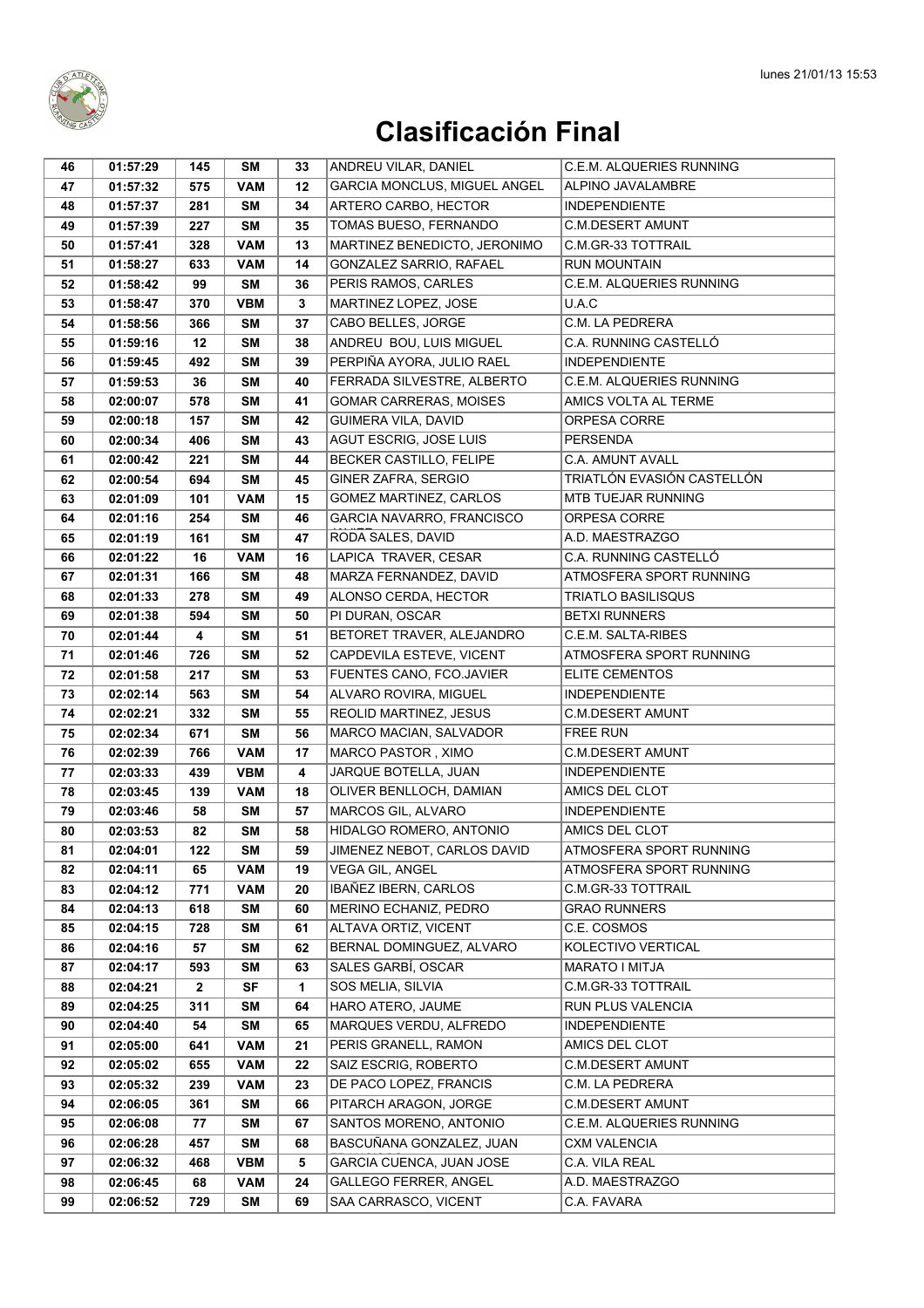

| 100        | 02:07:32             | 486        | SΜ                       | 70           | LOPEZ MORENO, JULIO                                  | ATMOSFERA SPORT RUNNING                  |
|------------|----------------------|------------|--------------------------|--------------|------------------------------------------------------|------------------------------------------|
| 101        | 02:07:40             | 701        | <b>SF</b>                | $\mathbf{2}$ | <b>GARCIA BARDOLL, SOFIA</b>                         | MUR I CASTELL-TUGA                       |
| 102        | 02:07:42             | 120        | <b>SM</b>                | 71           | <b>GALLEN JESUS, CARLOS</b>                          | <b>TEAM-DINITIS</b>                      |
| 103        | 02:07:52             | 464        | <b>VAM</b>               | 25           | <b>IGLESIAS NEBOT, JUAN JOSE</b>                     | C.A. 42 Y PICO                           |
| 104        | 02:07:57             | 652        | <b>VAM</b>               | 26           | ALOS RIBES, RICARDO                                  | ATMOSFERA SPORT RUNNING                  |
| 105        | 02:08:01             | 598        | <b>SM</b>                | 72           | MATEU FABREGAT, PABLO                                | <b>C.M.DESERT AMUNT</b>                  |
| 106        | 02:08:07             | 342        | <b>VAM</b>               | 27           | ORTUÑO CANTOS, JOAQUIN                               | <b>INDEPENDIENTE</b>                     |
| 107        | 02:08:10             | 266        | SΜ                       | 73           | REDON MARTINEZ, GONZALO                              | CAMISETAS ERREQUEERRE RUNNING            |
| 108        | 02:08:14             | 375        | <b>SM</b>                | 74           | GIMENO LOPEZ, JOSE                                   | <b>EVASIO RUNNING VALENCIA</b>           |
| 109        | 02:08:16             | 10         | <b>VAM</b>               | 28           | TOMAS PALLARES, JUAN JOSE                            | C.A. RUNNING CASTELLÓ                    |
| 110        | 02:08:24             | 758        | <b>VAM</b>               | 29           | ROJO ROMERO, VICTOR                                  | <b>TRAIL CER LA SENIA</b>                |
| 111        | 02:08:45             | 352        | <b>VAM</b>               | 30           | RUBIO ALBERT, JORDI                                  | <b>COCA FULLÀ</b>                        |
| 112        | 02:08:51             | 395        | <b>SM</b>                | 75           | MACIAS MUÑOZ, JOSE CARLOS                            | <b>KOLMILLO TRAIL</b>                    |
| 113        | 02:08:54             | 506        | <b>VAM</b>               | 31           | <b>BELTRAN RENDU, LUIS</b>                           | <b>MARATO I MITJA</b>                    |
| 114        | 02:08:56             | 23         | <b>SM</b>                | 76           | VICENT CUENCA, AGUSTIN                               | ATMOSFERA SPORT RUNNING                  |
| 115        | 02:09:08             | 676        | <b>VAM</b>               | 32           | HERRERO MIRAVET, SANTIAGO                            | C.A. AMUNT AVALL                         |
| 116        | 02:09:09             | 379        | SM                       | 77           | RICO SERRANO, JOSE                                   | <b>C.A. AMUNT AVALL</b>                  |
| 117        | 02:09:11             | 276        | <b>SM</b>                | 78           | BELTRAN MILLARS, HECTOR                              | <b>INDEPENDIENTE</b>                     |
| 118        | 02:09:13             | 752        | <b>VAM</b>               | 33           | TRILLES GIL, VICTOR                                  | ATMOSFERA SPORT RUNNING                  |
| 119        | 02:09:31             | 747        | <b>VAM</b>               | 34           | PEREZ SANTOLARIA, VICENTE                            | CIRAT                                    |
| 120        | 02:09:40             | 105        | <b>SM</b>                | 79           | SERRET PRATS, CARLOS                                 | <b>INDEPENDIENTE</b>                     |
| 121        | 02:09:43             | 691        | <b>SM</b>                | 80           | <b>MARTINEZ BAUSÁ, SERGIO</b>                        | C.M. LA PEDRERA                          |
| 122        | 02:09:49             | 83         | <b>SM</b>                | 81           | <b>MACHORDOM AGUSTI, ANTONIO</b>                     | ATMOSFERA SPORT RUNNING                  |
| 123        | 02:09:53             | 349        | <b>SM</b>                | 82           | MASIP VICENTE, JORDI                                 | C.M. LA PEDRERA                          |
| 124        | 02:09:55             | 599        | <b>SM</b>                | 83           | PEREZ ESPLUGUES, PABLO                               | <b>INDEPENDIENTE</b>                     |
| 125        | 02:10:08             | 43         | <b>SM</b>                | 84           | VIERA NAVALON, ALEJANDRO                             | <b>FREE RUN</b>                          |
| 126        | 02:10:12             | 764        | <b>SM</b>                | 85           | NUÑEZ ARMERO, VIRGILIO                               | <b>BAD RUNNERS RIBALTA</b>               |
| 127        | 02:10:44             | 144        | <b>SM</b>                | 86           | COLOM MASIP, DANIEL                                  | <b>INDEPENDIENTE</b>                     |
| 128        | 02:10:49             | 189        | <b>VAM</b>               | 35           | SALVADOR CASALS, EMILIO                              | C.E.M. SALTA-RIBES                       |
| 129        | 02:10:51             | 20         | <b>SM</b>                | 87           | PERALTA GUILLEN, ABEL                                | <b>ALCORISA FONDISTAS</b>                |
| 130        | 02:10:56             | 158        | <b>SM</b>                | 88           | ESTEBAN, DAVID                                       | C.A. NOULES                              |
| 131        | 02:11:14             | 355        | <b>VAM</b>               | 36           | <b>BAUSA ARGILAGA, JORGE</b>                         | CAFÉ ANGEL                               |
| 132        | 02:11:29             | 103        | <b>VAM</b>               | 37           | VALLE GALAN, CARLOS                                  | <b>INDEPENDIENTE</b>                     |
| 133        | 02:11:32             | 203        | <b>SM</b>                | 89           | VIERA ARRUEBO, ESTEBAN                               | ATMOSFERA SPORT RUNNING                  |
| 134        | 02:11:34             | 223        | SM                       | 90           | SANCHEZ MONTESINOS, FELIX                            | GAMTE-DEPORTES TRAVEL-DAVIDUE            |
| 135        | 02:11:37             | 493        | $\overline{\text{SF}}$   | $\mathbf{3}$ | CAÑES BADENES, LAIA                                  | C.A. A 4 PELAT                           |
| 136        | 02:11:39             | 776        | <b>VAM</b>               | 38           | ESCOI AGUT, NANDO                                    | <b>INDEPENDIENTE</b>                     |
| 137        | 02:11:40             | 305        | SM                       | 91           | MARTINEZ SANTAMARIA, IVAN                            | C.D. ATZENETA                            |
| 138        | 02:11:42             | 287        | SM                       | 92           | MARTINEZ NAVARRO, IGNACIO                            | <b>C.M.DESERT AMUNT</b>                  |
| 139        | 02:11:44             | 779        | <b>VAM</b>               | 39           | <b>BELTRAN LAHOZ, JESUS</b>                          | INDEPENDIENTE                            |
| 140        | 02:11:47             | 50         | <b>VAM</b>               | 40           | <b>ESPIN RAMOS, ALEXIS</b>                           | C.M. LA PEDRERA                          |
| 141        | 02:11:57             | 753        | SM                       | 93           | SALINAS, VICTOR                                      | <b>CELTIC SUBMARI</b>                    |
| 142        | 02:12:01             | 525        | SM                       | 94           | RENAU RODRIGUEZ, MANUEL<br>FLOR IBAÑEZ, JOSE ANTONIO | TREPA CASTELLET<br>C.A. RUNNING CASTELLÓ |
| 143<br>144 | 02:12:03             | 9          | <b>VAM</b><br><b>VAM</b> | 41<br>42     | BELTRAN MAS, GUILLERMO                               | CASTEMADER RUNNING TEAM                  |
| 145        | 02:12:04<br>02:12:13 | 271<br>190 | <b>VAM</b>               | 43           | TORRES IBANEZ, EMILIO                                | <b>BETXI RUNNERS</b>                     |
| 146        | 02:12:20             | 756        | <b>VAM</b>               | 44           | MANUEL, VICTOR                                       | <b>INDEPENDIENTE</b>                     |
| 147        | 02:12:29             | 585        | SM                       | 95           | VALLS FALOMIR, NATXO                                 | C.M. LA PEDRERA                          |
| 148        | 02:12:34             | 570        | <b>VAM</b>               | 45           | PEREZ BLANCO, MIGUEL ANGEL                           | <b>INDEPENDIENTE</b>                     |
| 149        | 02:12:42             | 489        | SM                       | 96           | BLAZQUEZ TENA, JULIO                                 | A.D. MAESTRAZGO                          |
| 150        | 02:12:46             | 584        | SM                       | 97           | <b>BADENES GIL, NACHO</b>                            | C.A. ONDA                                |
| 151        | 02:12:48             | 466        | SM                       | 98           | OLIVAS LLIDO, JUAN JOSE                              | C.A. AMUNT AVALL                         |
| 152        | 02:12:50             | 381        | SM                       | 99           | GUILLAMON GIMENO, JOSE                               | <b>FLOW BIKESTORE</b>                    |
| 153        | 02:12:54             | 479        | <b>VAM</b>               | 46           | VILAR GALLAT, JUAN VICENTE                           | C.A. AMUNT AVALL                         |
|            |                      |            |                          |              |                                                      |                                          |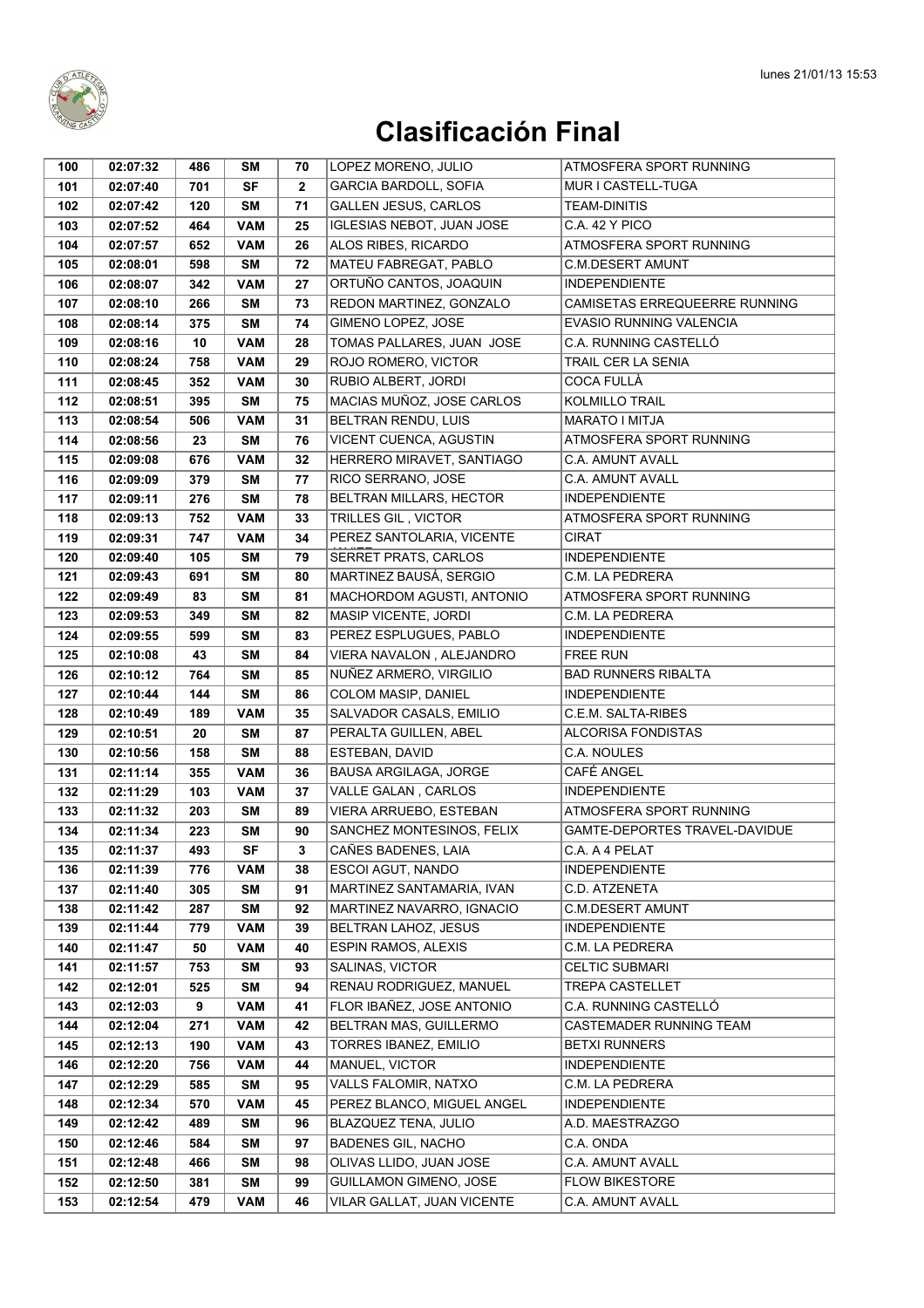

| 154 | 02:13:00 | 510 | <b>VAM</b> | 47           | CLAUSELL AZNAR, LUIS DOMINGO   | MUR I CASTELL-TUGA            |
|-----|----------|-----|------------|--------------|--------------------------------|-------------------------------|
| 155 | 02:13:11 | 413 | <b>SM</b>  | 100          | SORIA MESAS, JOSE MANUEL       | <b>BETXI RUNNERS</b>          |
| 156 | 02:13:13 | 357 | <b>SM</b>  | 101          | PARICIO COMINS, JORGE          | LA PANDEROLA                  |
| 157 | 02:13:23 | 482 | <b>SM</b>  | 102          | MONROIG FORNER, JUANJO         | <b>INDEPENDIENTE</b>          |
| 158 | 02:13:39 | 393 | SΜ         | 103          | LOZANO SANCHEZ, JOSE ANTONIO   | C.A. VILA REAL                |
| 159 | 02:13:55 | 159 | <b>SM</b>  | 104          | GODINO MOLINA, DAVID           | C.E. COSMOS                   |
| 160 | 02:14:08 | 195 | <b>SM</b>  | 105          | OMELLA GIRONA, ENRIQUE         | <b>INDEPENDIENTE</b>          |
| 161 | 02:14:12 | 597 | SΜ         | 106          | ROBRES GIL, PABLO              | CAMISETAS ERREQUEERRE RUNNING |
| 162 | 02:14:13 | 47  | <b>SM</b>  | 107          | SORIANO BLASCO, ALEJANDRO      | CAMISETAS ERREQUEERRE RUNNING |
| 163 | 02:14:15 | 28  | <b>SM</b>  | 108          | ROYO MARGARIT, ALBERT          | C.M. LA PEDRERA               |
| 164 | 02:14:18 | 238 | <b>SM</b>  | 109          | SEGARRA CASTELLET, FRAN        | <b>RUNNING CABANES</b>        |
| 165 | 02:14:27 | 378 | <b>SM</b>  | 110          | PARRILLA LOPEZ, JOSE           | TODOMADERA RUNNING TEAM       |
| 166 | 02:14:38 | 194 | <b>SM</b>  | 111          | JIMENEZ ARIAS, ENRIQUE         | <b>INDEPENDIENTE</b>          |
| 167 | 02:14:42 | 404 | <b>VBM</b> | 6            | REULA LLOPIS, JOSE LUIS        | <b>RUNNING CABANES</b>        |
| 168 | 02:14:52 | 394 | <b>VBM</b> | 7            | ALFARO ZUBERO, JOSE ANTONIO    | GAMTE-DEPORTES TRAVEL-DAVIDUE |
| 169 | 02:14:53 | 517 | <b>VBM</b> | 8            | BERNAT LIZANDRA, MANOLO        | <b>INDEPENDIENTE</b>          |
| 170 | 02:14:55 | 27  | JM         | 1            | MOLINA HITA, AITOR             | <b>INDEPENDIENTE</b>          |
| 171 | 02:14:57 | 785 | <b>SM</b>  | 112          | DELRIO LLORENS, CARLOS         | <b>INDEPENDIENTE</b>          |
| 172 | 02:15:08 | 42  | <b>JM</b>  | $\mathbf{2}$ | IBAÑEZ SORIANO, ALEJANDRO      | <b>INDEPENDIENTE</b>          |
| 173 | 02:15:13 | 260 | <b>SM</b>  | 113          | PERIS PEREZ, GABRIEL           | <b>INDEPENDIENTE</b>          |
| 174 | 02:15:16 | 233 | <b>SM</b>  | 114          | AMELA MUÑOZ, FERNANDO          | <b>RUNNING CABANES</b>        |
| 175 | 02:15:28 | 608 | <b>SM</b>  | 115          | SANCIOLAS GIMENEZ, PASCUAL     | <b>CELTIC SUBMARI</b>         |
| 176 | 02:15:33 | 191 | <b>SM</b>  | 116          | LLOPICO MUÑOZ, EMILIO          | <b>INDEPENDIENTE</b>          |
| 177 | 02:15:38 | 340 | <b>VAM</b> | 48           | TRENCO I BOVEA, JOAN ANTONI    | C.A. LA PANDEROLA             |
| 178 | 02:15:40 | 219 | <b>VBM</b> | 9            | ARNAU MOYA, FEDERICO           | <b>MARATO I MITJA</b>         |
| 179 | 02:15:43 | 664 | SΜ         | 117          | MEDALL CHIVA, RUBEN            | <b>INDEPENDIENTE</b>          |
| 180 | 02:15:54 | 432 | <b>VAM</b> | 49           | IBAÑEZ TENA, JOVI              | <b>C.M.DESERT AMUNT</b>       |
| 181 | 02:16:07 | 33  | <b>SM</b>  | 118          | RUEDA CALPE, ALBERTO           | <b>BICITERUEL</b>             |
| 182 | 02:16:11 | 259 | <b>SM</b>  | 119          | FAUS CALAFORRA, FRANCISCO LUIS | A.C.P.L. BENAGUASIL           |
| 183 | 02:16:14 | 624 | <b>VAM</b> | 50           | VICTORIA MIÑANA, PEDRO JUAN    | C.A. FAVARA                   |
| 184 | 02:16:15 | 650 | <b>SM</b>  | 120          | PASTOR BIXQUERT, RAUL          | C.A. FAVARA                   |
| 185 | 02:16:28 | 583 | <b>SM</b>  | 121          | PEREZ DE LOS COBOS             | C.M.DESERT AMUNT              |
| 186 | 02:17:12 | 665 | <b>SM</b>  | 122          | BLANCO ZARAGOZÁ, RUBEN         | <b>INDEPENDIENTE</b>          |
| 187 | 02:17:18 | 416 | <b>SM</b>  | 123          | GINER VILLANOVA, JOSE MARIA    | KOLECTIVO VERTICAL            |
| 188 | 02:17:20 | 595 | <b>SM</b>  | 124          | VELA ROMERO, PABLO             | <b>INDEPENDIENTE</b>          |
| 189 | 02:17:29 | 755 | <b>VAM</b> | 51           | SOLAZ MARTINEZ, VICTOR         | <b>RUN MOUNTAIN</b>           |
| 190 | 02:17:52 | 272 | <b>VAM</b> | 52           | CALAFORRA CAPILLA, GUILLERMO   | A.C.P.L. BENAGUASIL           |
| 191 | 02:17:56 | 562 | SΜ         | 125          | GIL ESCRIG, MIGUEL             | <b>BOTANA TEAM</b>            |
| 192 | 02:17:57 | 350 | SΜ         | 126          | CAÑADA FABREGAT, JORDI         | C.E.M. SALTA-RIBES            |
| 193 | 02:17:59 | 294 | <b>VAF</b> | 1            | MARCO ARNAL, ISABEL            | <b>INDEPENDIENTE</b>          |
| 194 | 02:18:06 | 456 | <b>VAM</b> | 53           | MARTINEZ VALERO, JUAN          | AMICS VOLTA AL TERME          |
| 195 | 02:18:10 | 274 | SΜ         | 127          | TENA VIDAL, HECTOR             | <b>INDEPENDIENTE</b>          |
| 196 | 02:18:13 | 30  | <b>SM</b>  | 128          | NEBRA TRIGUEROS, ALBERT NEBRA  | <b>CELTIC SUBMARI</b>         |
| 197 | 02:18:16 | 183 | <b>SM</b>  | 129          | <b>BOSCH APARICI, EDUARDO</b>  | MACARRUNNING CLUB             |
| 198 | 02:18:20 | 121 | <b>VAM</b> | 54           | RODRIGUEZ GONZALEZ, CARLOS     | DEPITECAN RUNNING TEAM        |
| 199 | 02:18:39 | 444 | SΜ         | 130          | CHESA SANCHIS, JUAN            | C.A. AMUNT AVALL              |
| 200 | 02:18:44 | 323 | SΜ         | 131          | TENA PORTOLES, JAVIER          | C.M. LA PEDRERA               |
| 201 | 02:19:08 | 293 | SΜ         | 132          | CONEJO TRIVIÑO, ISAAC          | CAMISETAS ERREQUEERRE RUNNING |
| 202 | 02:19:13 | 659 | <b>SM</b>  | 133          | URIOLA BOU, ROGELIO            | <b>INDEPENDIENTE</b>          |
| 203 | 02:19:16 | 438 | <b>SM</b>  | 134          | CARRASCOSA PEREZ, JUAN         | REDOLAT TEAM                  |
| 204 | 02:19:18 | 383 | <b>SM</b>  | 135          | RUIZ SANCHEZ, JOSE ANTONIO     | ATMOSFERA SPORT RUNNING       |
| 205 | 02:19:22 | 658 | <b>VAM</b> | 55           | MIQUEL ROYO, ROBERTO           | C.A. AMUNT AVALL TORRENT      |
| 206 | 02:19:23 | 69  | <b>SM</b>  | 136          | GONZALEZ VICENTE, ANGEL        | <b>INDEPENDIENTE</b>          |
| 207 | 02:19:28 | 612 | <b>VAM</b> | 56           | TUBILLA BAUSA, PEDRO           | ATMOSFERA SPORT RUNNING       |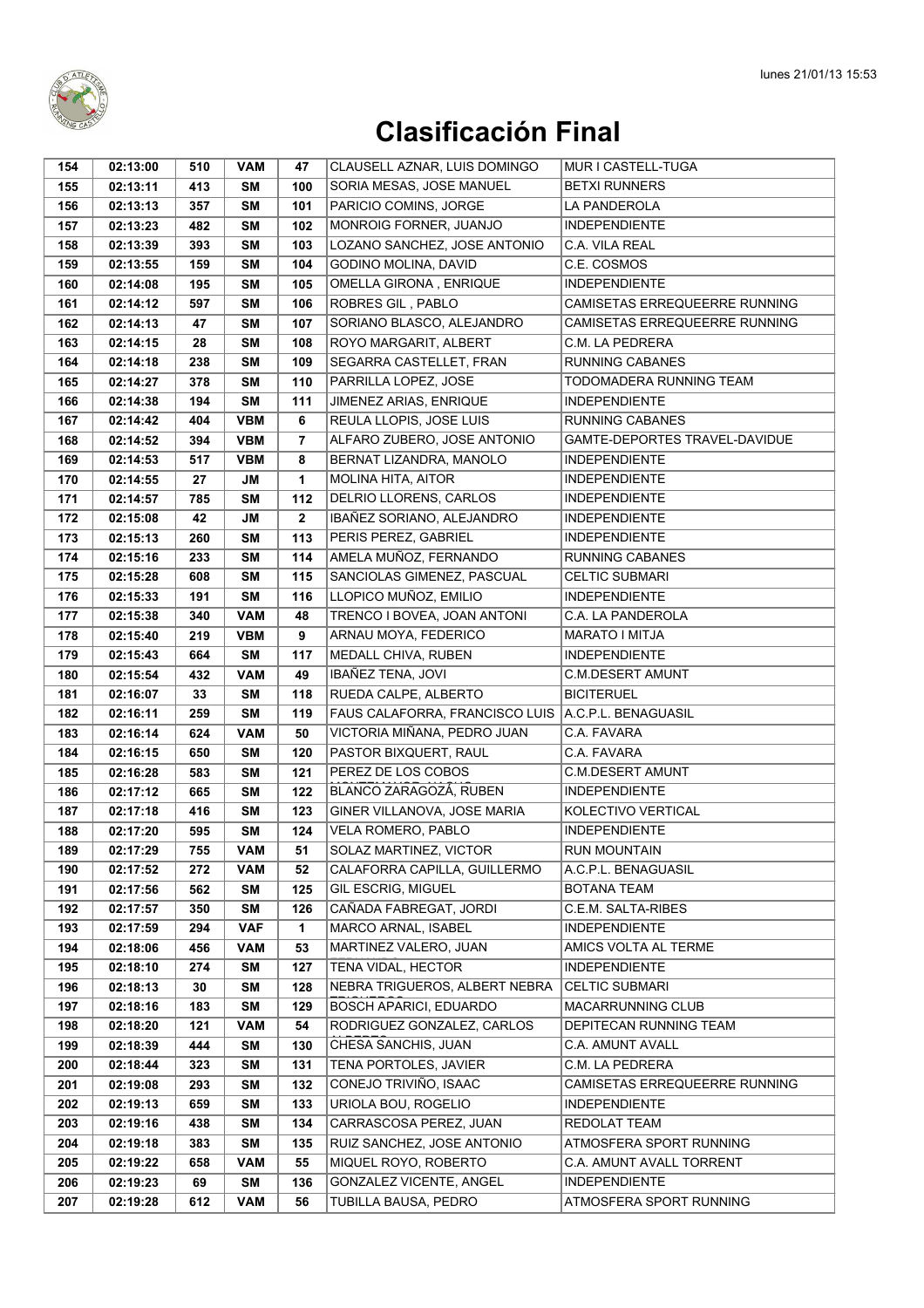

| 208        | 02:19:29             | 424            | <b>VBM</b>       | 10         | MIRAVET GIMENO, JOSE VICENTE            | ATMOSFERA SPORT RUNNING                |
|------------|----------------------|----------------|------------------|------------|-----------------------------------------|----------------------------------------|
| 209        | 02:19:35             | 732            | <b>SM</b>        | 137        | NEGRE BALAGUER, VICENTE                 | COLLA ORGULLO ALBINEGRO                |
| 210        | 02:19:39             | 303            | <b>SM</b>        | 138        | <b>ESCRIG CHIVA, IVAN</b>               | <b>INDEPENDIENTE</b>                   |
| 211        | 02:19:56             | 433            | <b>SM</b>        | 139        | <b>GARCIA VIDAL, JUAN</b>               | <b>INDEPENDIENTE</b>                   |
| 212        | 02:19:59             | 668            | <b>VAM</b>       | 57         | RODRIGUEZ TORRIJOS, SALVA               | <b>ENDURANCE TRI-SPORT</b>             |
| 213        | 02:20:01             | 315            | SΜ               | 140        | ZARAGOZA BALAGUER, JAVIER               | DIVISASLAURA.COM                       |
| 214        | 02:20:02             | 135            | <b>SM</b>        | 141        | FORTUÑO CERVERA, CRISTIAN               | DIVISASLAURA.COM                       |
| 215        | 02:20:05             | 356            | <b>VAM</b>       | 58         | MESADO MONFORT, JORGE                   | MARATO I MITJA                         |
| 216        | 02:20:07             | 566            | <b>VAM</b>       | 59         | ALVARO, MIGUEL                          | <b>INDEPENDIENTE</b>                   |
| 217        | 02:20:14             | 40             | SΜ               | 142        | MOCHOLI VALIENTE, ALEJANDRO             | <b>INDEPENDIENTE</b>                   |
| 218        | 02:20:17             | 405            | SΜ               | 143        | VIVO ENGUIDANOS, JOSE LUIS              | A.C.P.L. BENAGUASIL                    |
| 219        | 02:20:17             | 363            | <b>SM</b>        | 144        | DOMINGO-ARNAU DE CASTRO,                | TRIATLÓN EVASIÓN CASTELLÓN             |
| 220        | 02:20:18             | 269            | <b>SM</b>        | 145        | MATEU CHALER, GUILLERMO                 | <b>GRAO RUNNERS</b>                    |
| 221        | 02:20:20             | 472            | <b>VAM</b>       | 60         | URQUIZU MEJIAS, JUAN MANUEL             | A.D. MAESTRAZGO                        |
| 222        | 02:20:21             | 107            | <b>VAM</b>       | 61         | NEBOT ALICART, CARLOS                   | <b>INDEPENDIENTE</b>                   |
| 223        | 02:20:33             | 106            | SM               | 146        | <b>GARI TORRENT, CARLOS</b>             | <b>INDEPENDIENTE</b>                   |
| 224        | 02:20:51             | 642            | <b>SM</b>        | 147        | <b>BORT SERRANO, RAMON</b>              | <b>CELTIC SUBMARI</b>                  |
| 225        | 02:20:54             | 176            | <b>SM</b>        | 148        | RIPOLL MARTINEZ, DOMINGO                | <b>INDEPENDIENTE</b>                   |
| 226        | 02:20:56             | 452            | <b>VAM</b>       | 62         | SALES PUIG, JUAN CARLOS                 | <b>INDEPENDIENTE</b>                   |
| 227        | 02:21:10             | $\overline{7}$ | <b>SM</b>        | 149        | ALBERT BARREDA, ENRIQUE                 | C.A. RUNNING CASTELLÓ                  |
| 228        | 02:21:47             | 258            | <b>SM</b>        | 150        | SANCHIS GARCIA, FRANCISCO JOSE          | C.A. PUÇOL                             |
| 229        | 02:21:50             | 31             | <b>VAM</b>       | 63         | GUINEA PLANELLES, ALBERTO               | MARATO I MITJA                         |
| 230        | 02:21:51             | 312            | <b>SM</b>        | 151        | VELASCO LOPERA, JAVI                    | <b>INDEPENDIENTE</b>                   |
| 231        | 02:21:52             | 354            | <b>VAM</b>       | 64         | MARTINEZ, JORDI LLUIS                   | <b>UME</b>                             |
| 232        | 02:21:54             | 147            | <b>SM</b>        | 152        | DASI FERRERES, DANIEL                   | <b>INDEPENDIENTE</b>                   |
| 233        | 02:21:55             | 565            | <b>SM</b>        | 153        | RODENAS BARQUERO, MIGUEL                | <b>INDEPENDIENTE</b>                   |
| 234        | 02:21:57             | 184            | SM               | 154        | <b>GARCIA MELIA, EDUARDO</b>            | C.A. FAVARA                            |
| 235        | 02:21:58             | 783            | <b>VAM</b>       | 65         | PESUDO SORIANO, JOSE ANTONIO            | <b>INDEPENDIENTE</b>                   |
| 236        | 02:22:01             | 660            | <b>SF</b>        | 4          | GUILLAMON GIMENO, ROSA                  | <b>FLOW BIKESTORE</b>                  |
| 237        | 02:22:02             | 519            | <b>VAM</b>       | 66         | ARNAL BALAGUER, MANU                    | <b>CELTIC SUBMARI</b>                  |
| 238        | 02:22:19             | 782            | <b>SM</b>        | 155        | CALVACHE ABAD, FRANCISCO                | <b>INDEPENDIENTE</b>                   |
| 239        | 02:22:22             | 38             | <b>VAM</b>       | 67         | <b>IGLESIAS NEBOT, ALBERTO</b>          | C.A. 42 Y PICO                         |
| 240        | 02:22:35             | 419            | <b>SM</b>        | 156        | VIDAL GIL, JOSE MIGUEL                  | AT-ZENET TOTTRAIL                      |
| 241        | 02:22:38             | 746            | <b>SM</b>        | 157        | ANDRES HERNANDEZ, VICENTE               | <b>INDEPENDIENTE</b>                   |
| 242        | 02:22:39             | 469            | <b>VBM</b>       | 11         | RODRIGUEZ ROCA, JUAN JOSE               | C.A. VILA REAL                         |
| 243        | 02:22:41             | 449            | <b>SM</b>        | 158        | GARCIA PEREZ, JUAN ANTONIO              | <b>LOS PATATAS</b>                     |
| 244        | 02:22:47             | 193            | <b>VAM</b>       | 68         | CERVERA MATEU, ENRIC                    | <b>INDEPENDIENTE</b>                   |
| 245        | 02:22:53             | 647            | <b>VAM</b>       | 69         | MIRALLES MIRALLES, RAUL                 | C.A. ONDA                              |
| 246        | 02:22:54             | 84             | <b>VAM</b>       | 70         | SALES MAZA, ANTONIO                     | C.A. ONDA                              |
| 247        | 02:22:57             | 455            | SM               | 159        | IBAÑEZ GARCIA, JUAN CARLOS              | C.A. CORRELIANA                        |
| 248        | 02:22:59             | 132            | <b>VAM</b>       | 71         | GONZALEZ SALVADOR, CESAR                | <b>INCA 2000</b>                       |
| 249        | 02:23:01             | 165            | SM               | 160        | GARCIA MOLINA, DAVID                    | C.A. PUÇOL                             |
| 250        | 02:23:03             | 481            | SM               | 161        | BELTRAN GASULLA, JUANJO                 | <b>INDEPENDIENTE</b>                   |
| 251        | 02:23:05             | 460            | SM               | 162        | CAÑAS OBRERO, JUAN FRANCISCO            | <b>INDEPENDIENTE</b>                   |
| 252        | 02:23:06             | 790            | SM               | 163<br>164 | SOLSONA GILABERT, VICENTE               | <b>INDEPENDIENTE</b>                   |
| 253        | 02:23:13             | 245            | SM               |            | OSTOS LOPEZ, FRANCISCO                  | C.A. RIBA-PEU RIBA-ROJA                |
| 254        | 02:23:14             | 412            | SM               | 165<br>166 | GINER SANTRIQUES, JOSE MANUEL           | <b>INDEPENDIENTE</b>                   |
| 255        | 02:23:17             | 288            | SM               |            | PEREZ-JORGE BURGOS, IGNACIO             | <b>TRISIDE VALENCIA</b>                |
| 256<br>257 | 02:23:21<br>02:23:24 | 327<br>313     | <b>VAM</b><br>SM | 72<br>167  | HUILLERY, JEAN NOEL<br>CALERO GIL, JAVI | MARATO I MITJA<br><b>INDEPENDIENTE</b> |
| 258        | 02:23:30             | 434            | <b>VBM</b>       | 12         | MELIA DULCE, JUAN                       | SANGRE ALBINEGRA                       |
| 259        | 02:23:38             | 712            | <b>VAM</b>       | 73         | SEGARRA SOLDEVILA, TICO                 | RUNNING CABANES                        |
| 260        | 02:23:42             | 225            | SM               | 168        | LLORENS OCHANDO, FERNANDO               | ORPESA CORRE                           |
| 261        | 02:23:44             | 216            | <b>VBM</b>       | 13         | GONZALEZ MOZOS, FCO. JAVIER             | CAMISETAS ERREQUEERRE RUNNING          |
|            |                      |                |                  |            |                                         |                                        |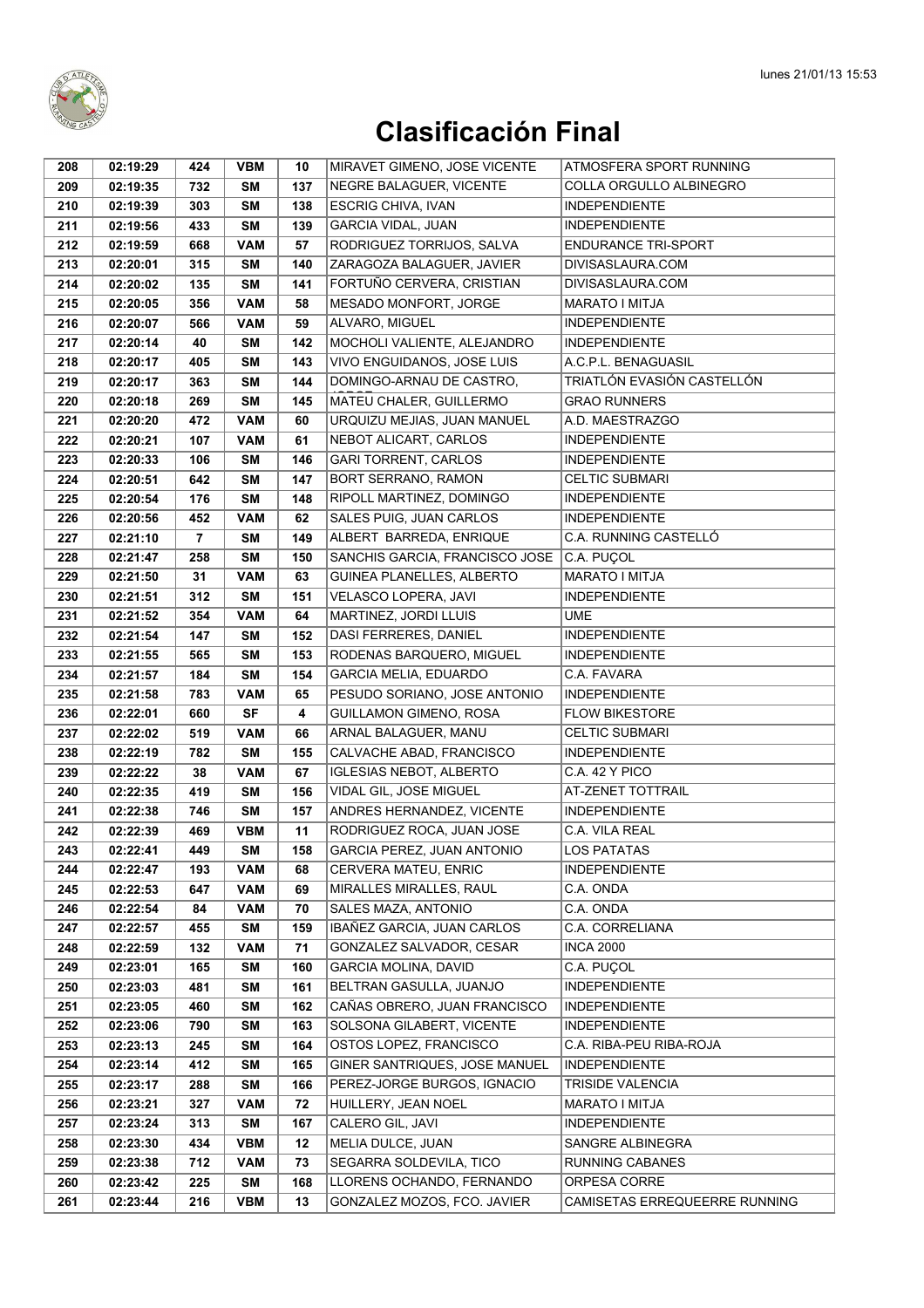

| 262 | 02:24:01 | 772 | SΜ         | 169 | <b>BALLESTER GAYA, ROBERTO</b>    | C. A. ONDA                   |
|-----|----------|-----|------------|-----|-----------------------------------|------------------------------|
| 263 | 02:24:09 | 196 | <b>SM</b>  | 170 | GINER NADAL, ENRIQUE              | <b>C.A. MURCIELAGOS</b>      |
| 264 | 02:24:14 | 270 | <b>SM</b>  | 171 | <b>GARCIA MARTIN, GUILLERMO</b>   | <b>INDEPENDIENTE</b>         |
| 265 | 02:24:17 | 640 | <b>SM</b>  | 172 | OLIVARES RUIPEREZ, RAMON          | <b>GRAO RUNNERS</b>          |
| 266 | 02:24:18 | 784 | SΜ         | 173 | OLIVARES RUIPEREZ, DAVID          | <b>INDEPENDIENTE</b>         |
| 267 | 02:24:23 | 124 | SF         | 5   | PEREZ SERRANO, CARMEN MARIA       | <b>C.A. CARNICAS SERRANO</b> |
| 268 | 02:24:25 | 179 | <b>SM</b>  | 174 | IRANZO NAVARRO, EDU               | ROMPIENDO LIMITES            |
| 269 | 02:24:26 | 736 | <b>SM</b>  | 175 | PORTALES ESCRIG, VICENTE          | LA PANDEROLA                 |
| 270 | 02:24:29 | 250 | <b>VBM</b> | 14  | CARDA CARBONELL, FRANCISCO        | <b>INDEPENDIENTE</b>         |
| 271 | 02:24:36 | 734 | <b>VAM</b> | 74  | PALLARES MORATALLA, VICENTE       | <b>CICLISTA SENGLARS</b>     |
| 272 | 02:24:41 | 751 | <b>VAM</b> | 75  | ANDREU PORCAR, VICTOR             | <b>INDEPENDIENTE</b>         |
| 273 | 02:24:43 | 723 | <b>VAM</b> | 76  | IBAÑEZ GARCIA, VALENTIN           | <b>MARATO I MITJA</b>        |
| 274 | 02:24:46 | 296 | <b>VAM</b> | 77  | HERNANDEZ PUCHOL, ISIDRO          | C.A. AMUNT AVALL TORRENT     |
| 275 | 02:24:51 | 365 | <b>VAM</b> | 78  | DOMENECH PORCAR, JORGE            | <b>XTIP</b>                  |
| 276 | 02:24:56 | 410 | <b>VAM</b> | 79  | ROCA BOU, JOSE M <sup>a</sup>     | <b>INDEPENDIENTE</b>         |
| 277 | 02:24:57 | 78  | <b>VAM</b> | 80  | QUESADA JIMENEZ, ANTONIO          | <b>INDEPENDIENTE</b>         |
| 278 | 02:24:59 | 604 | <b>VAM</b> | 81  | GIL RODRIGUEZ. PACO               | <b>C.M.DESERT AMUNT</b>      |
| 279 | 02:25:00 | 550 | <b>VAM</b> | 82  | BES MONTERDE, MARIANO JOAQUIN     | KOLECTIVO VERTICAL           |
| 280 | 02:25:04 | 465 | <b>VAM</b> | 83  | BISBAL, JUAN JOSE                 | P@KE                         |
| 281 | 02:25:09 | 596 | <b>SM</b>  | 176 | LAHOSA JUAN, PABLO                | <b>INDEPENDIENTE</b>         |
| 282 | 02:25:36 | 724 | <b>SM</b>  | 177 | USO ARNAU, VALENTIN               | <b>INDEPENDIENTE</b>         |
| 283 | 02:25:56 | 234 | <b>VAM</b> | 84  | SALES ANGEL, FERNANDO JAVIER      | <b>INDEPENDIENTE</b>         |
| 284 | 02:26:03 | 96  | <b>VBM</b> | 15  | PASTOR CLIMENT, BRUNO             | AULA DE NATURA VINAROS       |
| 285 | 02:26:09 | 536 | <b>SM</b>  | 178 | TORRES PALAU, MANUEL DAVID        | C.E.M. ALQUERIES RUNNING     |
| 286 | 02:26:10 | 236 | <b>VAM</b> | 85  | MARMANEU PORCAR, FERRAN           | <b>CENTRONET</b>             |
| 287 | 02:26:13 | 178 | SΜ         | 179 | GUIMERA TUÑON, EDGAR GUIMERA      | <b>INDEPENDIENTE</b>         |
| 288 | 02:26:14 | 435 | <b>VAM</b> | 86  | MUÑOZ TUÑON, JUAN                 | LA CERVEZA ES ALEGRIA        |
| 289 | 02:26:15 | 708 | SF         | 6   | GONZALEZ BELENGUER, TERESA        | CAFÉ ANGEL                   |
| 290 | 02:26:17 | 530 | <b>VBM</b> | 16  | JULIAN MARTI, MANUEL              | SERRA D'IRTA PEÑISCOLA       |
| 291 | 02:26:19 | 41  | <b>SM</b>  | 180 | <b>GALLEN CATALAN, ALEJANDRO</b>  | <b>INDEPENDIENTE</b>         |
| 292 | 02:26:25 | 742 | <b>SM</b>  | 181 | CATALAN MARTINEZ, VICENTE         | <b>CONFIANCES TRAIL CLUB</b> |
| 293 | 02:26:27 | 719 | <b>SM</b>  | 182 | NAVARRO LOPEZ. TONI               | C.A. LA PANDEROLA            |
| 294 | 02:26:28 | 699 | <b>VBM</b> | 17  | MARIN JULIAN, SILVERIO            | <b>MARATO I MITJA</b>        |
| 295 | 02:26:32 | 657 | <b>SM</b>  | 183 | <b>GARCIA GRAU, ROBERTO</b>       | ULTRA RUNNERS CASTELLON      |
| 296 | 02:26:34 | 588 | <b>VAM</b> | 87  | LUQUE GREGORIO, NICOLAS           | P@KE                         |
| 297 | 02:26:37 | 750 | SM         | 184 | ALEGRE CORRALES, VICTOR           | <b>INDEPENDIENTE</b>         |
| 298 | 02:26:40 | 537 | <b>VAM</b> | 88  | <b>BOU FORCADA, MANUEL JAVIER</b> | COLLA L'ASSUT                |
| 299 | 02:26:41 | 88  | <b>VAM</b> | 89  | SERRANO GARCIA, ANTONIO           | <b>INDEPENDIENTE</b>         |
| 300 | 02:26:43 | 150 | <b>SM</b>  | 185 | TOMAS DIAZ, DAVID                 | ATMOSFERA SPORT RUNNING      |
| 301 | 02:26:45 | 715 | <b>VBM</b> | 18  | CLARAMONTE GIL, TOMAS             | <b>INDEPENDIENTE</b>         |
| 302 | 02:26:47 | 628 | SΜ         | 186 | CAMPOS AZNAR, QUINO               | <b>INDEPENDIENTE</b>         |
| 303 | 02:26:51 | 402 | <b>VBM</b> | 19  | TORRES PIQUER, JOSE JUAN          | <b>BETXI RUNNERS</b>         |
| 304 | 02:26:59 | 181 | <b>VBM</b> | 20  | GIL CARBONELL, EDUARDO            | <b>C.M.DESERT AMUNT</b>      |
| 305 | 02:27:03 | 630 | <b>VBM</b> | 21  | ARTERO SEMPERE, RAFA              | C.M.GR-33 TOTTRAIL           |
| 306 | 02:27:10 | 25  | <b>VBM</b> | 22  | ESCOBEDO VILLAR, AGUSTIN          | <b>BETXI RUNNERS</b>         |
| 307 | 02:27:15 | 151 | <b>SM</b>  | 187 | CEBRIAN DEFEZ, DAVID              | C.M. LA PEDRERA              |
| 308 | 02:28:10 | 100 | SΜ         | 188 | FOLCH CLAUSELL, CARLOS            | <b>INDEPENDIENTE</b>         |
| 309 | 02:28:11 | 770 | VAM        | 90  | ALBERTO BELTRAN, ALFONSO          | <b>INDEPENDIENTE</b>         |
| 310 | 02:28:13 | 127 | <b>SM</b>  | 189 | CAYUELA CORCOLES, CESAR           | <b>GRAO RUNNERS</b>          |
| 311 | 02:28:16 | 590 | <b>VBM</b> | 23  | REDON QUIXAL, OCTAVIO             | ORPESA CORRE                 |
| 312 | 02:28:17 | 306 | <b>SM</b>  | 190 | FOLCH FERRERES, IVAN              | <b>INDEPENDIENTE</b>         |
| 313 | 02:28:19 | 264 | <b>VAM</b> | 91  | MEMBRADO GUINOT, GILBERTO         | C.A. LA PANDEROLA            |
| 314 | 02:28:21 | 748 | <b>VAM</b> | 92  | FABREGAT LLOPIS, VICENTE JOSE     | <b>CENTRONET</b>             |
| 315 | 02:28:25 | 518 | <b>SM</b>  | 191 | GAVALDA RUBIO, MANOLO             | <b>PROINELEC</b>             |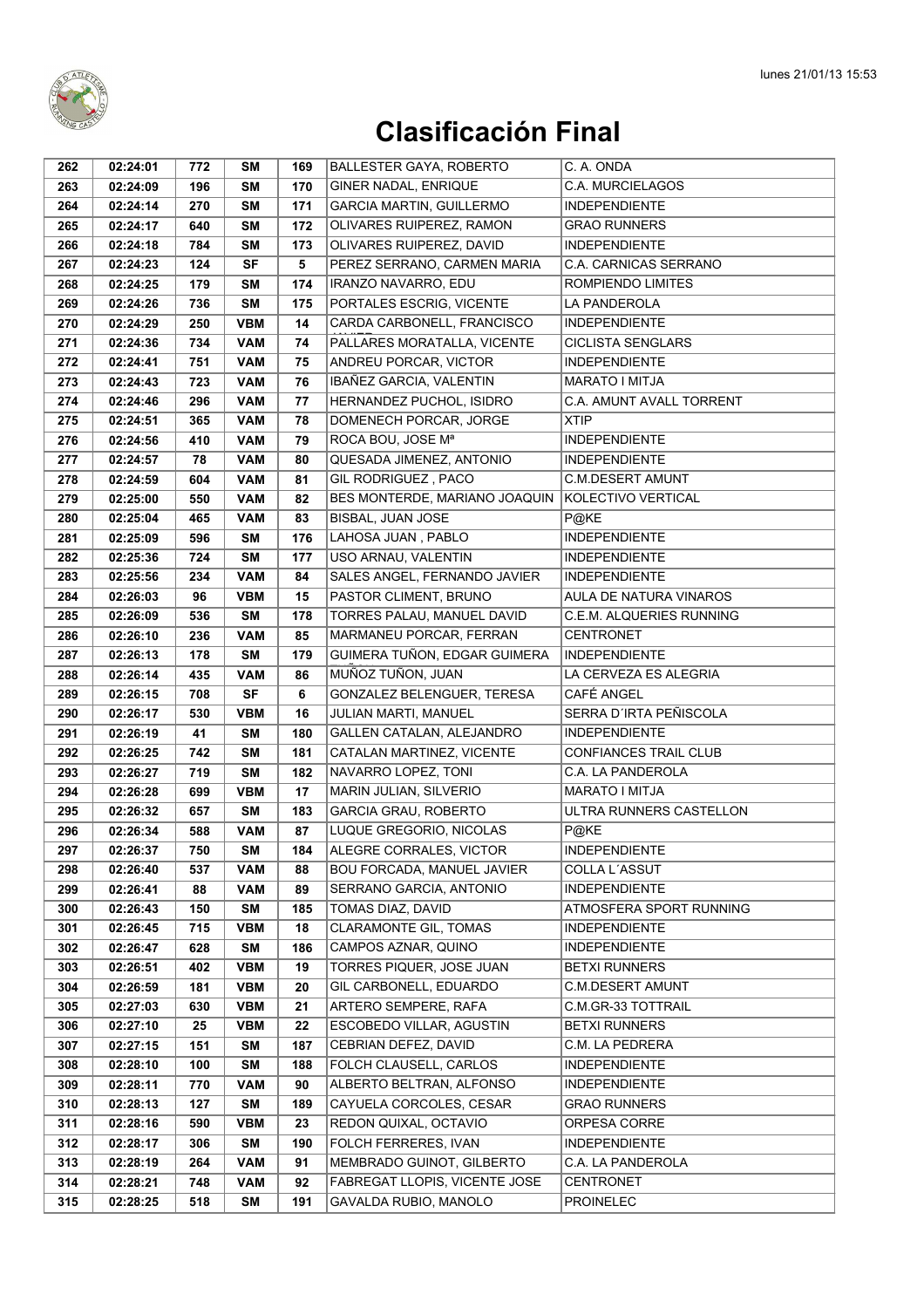

| 316        | 02:28:26             | 37         | SΜ                       | 192            | FELIU FLORENCIA, ALBERTO                                  | <b>PROINELEC</b>                                  |
|------------|----------------------|------------|--------------------------|----------------|-----------------------------------------------------------|---------------------------------------------------|
| 317        | 02:28:32             | 143        | <b>VAM</b>               | 93             | VILAR GONZALEZ, DANIEL                                    | <b>INDEPENDIENTE</b>                              |
| 318        | 02:28:35             | 690        | <b>VAM</b>               | 94             | SALAS SOS, SERGIO                                         | <b>MARATO I MITJA</b>                             |
| 319        | 02:28:40             | 249        | SΜ                       | 193            | MARTIN PEREZ, FRANCISCO JAVIER                            | GAMTE-DEPORTES TRAVEL-DAVIDUE                     |
| 320        | 02:28:42             | 400        | <b>VAM</b>               | 95             | VALLS AGOST, JOSE JUAN                                    | <b>INDEPENDIENTE</b>                              |
| 321        | 02:28:43             | 687        | <b>SM</b>                | 194            | AICART NEBOT, SERGI                                       | UJI                                               |
| 322        | 02:28:53             | 458        | <b>VAM</b>               | 96             | GARCIA SANCHEZ, JUAN FRANCISCO C.M.DESERT AMUNT           |                                                   |
| 323        | 02:29:01             | 542        | SΜ                       | 195            | CHUST MAZA, MARCOS                                        | <b>C.A. AMUNT AVALL TORRENT</b>                   |
| 324        | 02:29:03             | 113        | <b>VAM</b>               | 97             | PIQUER ESTEVE, CARLOS                                     | <b>INDEPENDIENTE</b>                              |
| 325        | 02:29:05             | 683        | <b>VAM</b>               | 98             | GOMEZ MENENDEZ, SEBASTIAN                                 | <b>INDEPENDIENTE</b>                              |
| 326        | 02:29:08             | 446        | <b>VAM</b>               | 99             | ARNAU TENA, JUAN ANTONIO                                  | <b>INDEPENDIENTE</b>                              |
| 327        | 02:29:12             | 80         | <b>VBM</b>               | 24             | MIRAVET GARCIA, ANTONIO                                   | <b>FAUSTO</b>                                     |
| 328        | 02:29:15             | 534        | <b>VBM</b>               | 25             | BARTOLL CERISUELO, MANUEL                                 | EI A CORRER                                       |
| 329        | 02:29:23             | 637        | <b>VAM</b>               | 100            | GALVE DOLZ, RAMON                                         | KOLECTIVO VERTICAL                                |
| 330        | 02:29:35             | 321        | SΜ                       | 196            | PACHECO OSTOS, JAVIER                                     | C.A. RIBA-PEU RIBA-ROJA                           |
| 331        | 02:29:44             | 64         | <b>SM</b>                | 197            | CHAPPELL, ANDREW                                          | <b>INDEPENDIENTE</b>                              |
| 332        | 02:30:16             | 140        | <b>SM</b>                | 198            | GUERRERO BADENAS, DANI                                    | <b>JUST RUNNING</b>                               |
| 333        | 02:30:18             | 208        | SF                       | $\overline{7}$ | <b>BELLES BELLES, EVA</b>                                 | AT-ZENET TOTTRAIL                                 |
| 334        | 02:30:23             | 325        | <b>SM</b>                | 199            | FERNANDEZ MARTINEZ, JAVIER                                | <b>PROINELEC</b>                                  |
| 335        | 02:30:26             | 730        | <b>VBM</b>               | 26             | SEGARRA BARRERA, VICENT                                   | C.A. VILA REAL                                    |
| 336        | 02:30:29             | 561        | <b>VAM</b>               | 101            | VIDAL BRANCHADELL, MIGUEL                                 | <b>INDEPENDIENTE</b>                              |
| 337        | 02:30:32             | 173        | <b>SM</b>                | 200            | LEON, DIEGO                                               | <b>INDEPENDIENTE</b>                              |
| 338        | 02:30:34             | 344        | <b>VAM</b>               | 102            | CHAVARRIA PEREZ, JOAQUIN                                  | <b>TROTAMONS</b>                                  |
| 339        | 02:30:42             | 167        | <b>SM</b>                | 201            | MONFERRER VICIANO, DAVID JESUS                            | <b>INDEPENDIENTE</b>                              |
| 340        | 02:30:43             | 635        | <b>SM</b>                | 202            | PITARCH TOLENTINO, RAMON                                  | ATMOSFERA SPORT RUNNING                           |
| 341        | 02:30:46             | 407        | <b>VAM</b>               | 103            | BARRACHINA FELIP, JOSE LUIS                               | <b>INDEPENDIENTE</b>                              |
| 342        | 02:30:55             | 731        | SΜ                       | 203            | LLOPICO CABEDO, VICENT                                    | <b>INDEPENDIENTE</b>                              |
| 343        | 02:30:57             | 739        | VAM                      | 104            | SANDALINAS FERNANDEZ, VICENTE                             | C.A. NAVAJAS                                      |
| 344        | 02:30:59             | 76         | SΜ                       | 204            | CROS NEGRE, ANTONIO                                       | C.D. DESELITE                                     |
| 345        | 02:31:08             | 180        | <b>SM</b>                | 205            | PROVINCIALES GARCIA, EDUARDO                              | MARATO I MITJA                                    |
| 346        | 02:31:09             | 67         | <b>SM</b>                | 206            | MARTINEZ NAVARRO, ANGEL                                   | <b>C.M.DESERT AMUNT</b>                           |
| 347        | 02:31:11             | 674        | <b>SM</b>                | 207            | RODA ALCANTARA, SANTIAGO                                  | H <sub>2</sub> O                                  |
| 348        | 02:31:13             | 244        | <b>VAM</b>               | 105            | RAMIREZ GARCIA, FRANCISCO                                 | A.D. MAESTRAZGO                                   |
| 349        | 02:31:21             | 744        | <b>SM</b>                | 208            | GOZALBO CASTILLO, VICENTE                                 | <b>INDEPENDIENTE</b>                              |
| 350        | 02:31:24             | 504        | <b>SM</b>                | 209            | CANO NUÑEZ, LUIS                                          | <b>MERIDIANO CERO</b>                             |
| 351        | 02:32:05             | 116        | <b>VBM</b>               | 27             | CLEMENT LEON, CARLOS                                      | INDEPENDIENTE                                     |
| 352        | 02:32:10             | 483        | SΜ                       | 210            | MOLINER MIRAVET, JUANJO                                   | <b>INDEPENDIENTE</b>                              |
| 353        | 02:32:14             | 619        | VAM                      | 106            | PALMERO SALVADOR, PEDRO                                   | C.A. RIBA-PEU RIBA-ROJA                           |
| 354        | 02:32:16             | 73         | SΜ                       | 211            | <b>GARCIA BIXQUERT, ANTONI</b>                            | <b>FAVARA EMPINA</b>                              |
| 355        | 02:32:19             | 759        | <b>SM</b>                | 212            | ROMERO MUÑOZ, VICTOR                                      | <b>INDEPENDIENTE</b>                              |
| 356        | 02:32:22             | 337        | <b>VBM</b>               | 28             | CENTELLES MONTAÑES, JOAN                                  | <b>C.M.DESERT AMUNT</b>                           |
| 357        | 02:32:26             | 70         | <b>VAM</b>               | 107            | LOPEZ SANTOS, ANGEL                                       | <b>INDEPENDIENTE</b>                              |
| 358        | 02:32:28<br>02:32:34 | 696        | <b>VBM</b><br><b>VBM</b> | 29             | MIRALLES BELTRAN, SERGIO<br><b>GUINOT VICIANO, JAVIER</b> | <b>INDEPENDIENTE</b><br><b>BENICASSIM RUNNERS</b> |
| 359<br>360 | 02:32:38             | 324<br>231 | <b>SM</b>                | 30<br>213      | ARTERO GIMENO, FERNANDO                                   | ULTRA RUNNERS CASTELLON                           |
| 361        | 02:32:46             | 423        | <b>VAM</b>               | 108            | FERRAGUD LLORCA, JOSE RAMON                               | <b>INDEPENDIENTE</b>                              |
| 362        | 02:32:51             | 450        | SΜ                       | 214            | GRANELL ROJAS, JUAN B.                                    | <b>INDEPENDIENTE</b>                              |
| 363        | 02:32:59             | 684        | <b>VBM</b>               | 31             | PALANQUES PORCAR, SERAFIN                                 | <b>INDEPENDIENTE</b>                              |
| 364        | 02:33:24             | 257        | <b>SM</b>                | 215            | CATALAN NAVARRO, FRANCISCO                                | <b>FRUTINTER RUNNING</b>                          |
| 365        | 02:33:29             | 291        | <b>SF</b>                | 8              | CAMBRONERO DOMINGUEZ, IRACEMA INDEPENDIENTE               |                                                   |
| 366        | 02:33:30             | 334        | <b>SM</b>                | 216            | CAMPOS ROCHERA, JESUS                                     | ULTRA RUNNERS CASTELLON                           |
| 367        | 02:33:32             | 153        | <b>SM</b>                | 217            | PEREZ OBRERO, DAVID                                       | <b>INDEPENDIENTE</b>                              |
| 368        | 02:33:44             | 320        | <b>VAM</b>               | 109            | PITARCH MIRALLES, JAVIER                                  | <b>INDEPENDIENTE</b>                              |
| 369        | 02:33:46             | 639        | <b>SM</b>                | 218            | SANCHIS GARCIA, RAMON                                     | C.A. PUÇOL                                        |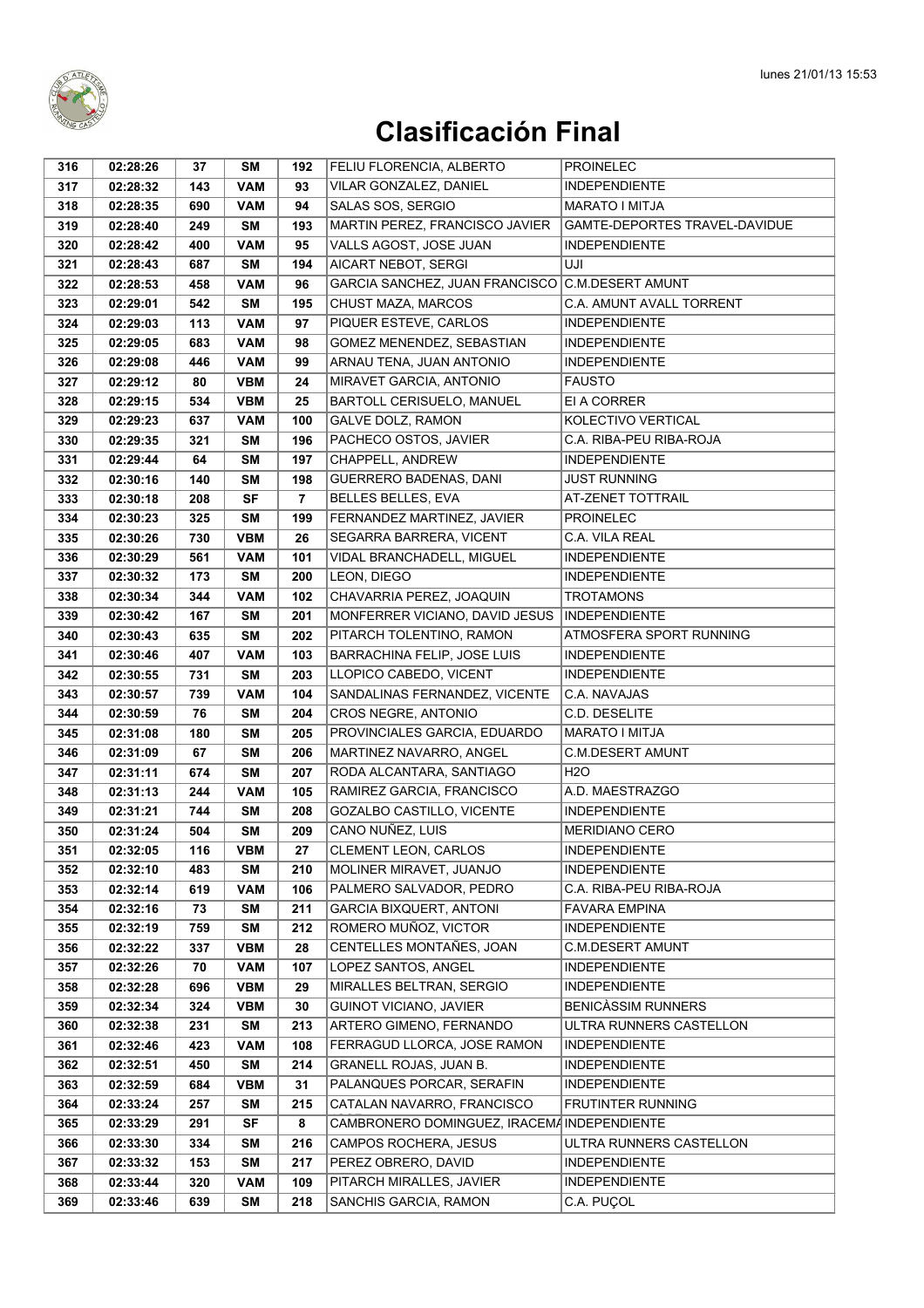

| 370        | 02:34:02             | 387        | SM         | 219        | GOMES PEREZ, JOSE ANTONIO                                  | KOLECTIVO VERTICAL                        |
|------------|----------------------|------------|------------|------------|------------------------------------------------------------|-------------------------------------------|
| 371        | 02:34:03             | 572        | <b>VAM</b> | 110        | <b>GARCIA MOYA, MIGUEL ANGEL</b>                           | KOLECTIVO VERTICAL                        |
| 372        | 02:34:22             | 175        | <b>SM</b>  | 220        | MIRAVET MIRALLES, DIEGO                                    | <b>INDEPENDIENTE</b>                      |
| 373        | 02:34:23             | 589        | <b>SM</b>  | 221        | ALBERT RODA, NICOLAS                                       | <b>INDEPENDIENTE</b>                      |
| 374        | 02:34:32             | 533        | <b>VBM</b> | 32         | MADUEÑO CRIADO, MANUEL                                     | C.A. VILA REAL                            |
| 375        | 02:35:00             | 463        | <b>VAM</b> | 111        | PEREZ VALLS, JUAN JOSE                                     | <b>GRAO RUNNERS</b>                       |
| 376        | 02:35:11             | 741        | <b>VBM</b> | 33         | <b>GUINOT VICIANO, VICENTE</b>                             | <b>BENICÀSSIM RUNNERS</b>                 |
| 377        | 02:35:12             | 253        | <b>VAM</b> | 112        | SORIANO LOPEZ, FRANCISCO JAVIER C.M. VISTABELLA            |                                           |
| 378        | 02:35:17             | 52         | <b>VAM</b> | 113        | EDO CUADAU, ALFONSO                                        | CAMISETAS ERREQUEERRE RUNNING             |
| 379        | 02:35:42             | 722        | <b>VAM</b> | 114        | FERNANDEZ CINCUNEGUI, TXOMIN                               | AMICS DEL CLOT                            |
| 380        | 02:35:51             | 480        | <b>VAF</b> | 2          | <b>GARCIA MONTERD, JUANA</b>                               | A.D. MAESTRAZGO                           |
| 381        | 02:35:57             | 261        | <b>SM</b>  | 222        | SIMO ALONSO, GABRIEL                                       | <b>INDEPENDIENTE</b>                      |
| 382        | 02:36:00             | 682        | <b>SF</b>  | 9          | LAPESA LAZARO, SARA                                        | GAMTE-DEPORTES TRAVEL-DAVIDUE             |
| 383        | 02:36:04             | 329        | <b>VAM</b> | 115        | RUIZ SANCHEZ, JESUS                                        | ATMOSFERA SPORT RUNNING                   |
| 384        | 02:36:07             | 511        | SM         | 223        | VIERA ESTARAS, LUIS FELIPE                                 | <b>INDEPENDIENTE</b>                      |
| 385        | 02:36:11             | 177        | <b>SM</b>  | 224        | LOPEZ EDO, DONATO                                          | <b>INDEPENDIENTE</b>                      |
| 386        | 02:36:14             | 63         | <b>SM</b>  | 225        | COMOS MARTINEZ, ANDREU                                     | A.M. EL TURMELL-XERT                      |
| 387        | 02:36:19             | 108        | <b>SM</b>  | 226        | <b>GARCIA IBARS, CARLOS</b>                                | C.M.DESERT AMUNT                          |
| 388        | 02:36:22             | 781        | <b>SM</b>  | 227        | CABELLOS BARBERA, JUAN MANUEL                              | <b>INDEPENDIENTE</b>                      |
| 389        | 02:36:25             | 34         | <b>VAM</b> | 116        | LAPAZ FERNANDEZ, ALBERTO                                   | CAMISETAS ERREQUEERRE RUNNING             |
| 390        | 02:36:27             | 409        | <b>VBM</b> | 34         | ALFARO SORIA, JOSE Mª                                      | <b>INDEPENDIENTE</b>                      |
| 391        | 02:36:30             | 453        | <b>VAM</b> | 117        | SAFONT NEBOT, JUAN CARLOS                                  | <b>INDEPENDIENTE</b>                      |
| 392        | 02:36:31             | 621        | <b>VBM</b> | 35         | <b>BRAVO DOMINGUEZ, PEDRO ALBERT</b>                       | <b>SARRIOS</b>                            |
| 393        | 02:36:35             | 693        | <b>VAM</b> | 118        | MARMANEU BAU, SERGIO                                       | MARATO I MITJA                            |
| 394        | 02:36:46             | 627        | <b>VAM</b> | 119        | FABREGAT ALTABAS, PROSPERO                                 | <b>INDEPENDIENTE</b>                      |
| 395        | 02:36:47             | 707        | <b>VAM</b> | 120        | VILLAGRASA PIQUER, TEO                                     | AMICS VOLTA AL TERME                      |
| 396        | 02:37:03             | 737        | SΜ         | 228        | VAREA LEAL, VICENTE                                        | <b>INDEPENDIENTE</b>                      |
| 397        | 02:37:05             | 788        | <b>SM</b>  | 229        | POVEDA BARREDA, PABLO                                      | <b>INDEPENDIENTE</b>                      |
| 398        | 02:37:08             | 507        | <b>VAM</b> | 121        | CABALLERO CASADO, LUIS                                     | MARATO I MITJA                            |
| 399        | 02:37:37             | 587        | <b>VAM</b> | 122        | CAMPOS MICO, NESTOR                                        | <b>CELTIC SUBMARI</b>                     |
| 400        | 02:37:42             | 95         | SF         | 10         | OSUNA GONZALEZ, BIENVE                                     | DESPLOME ONDA                             |
| 401        | 02:38:07             | 600        | <b>SM</b>  | 230        | FONTANA RODRIGUEZ, PABLO                                   | <b>INDEPENDIENTE</b>                      |
| 402        | 02:38:16             | 49         | <b>SM</b>  | 231        | REGUERA PERELLO, ALEX                                      | AMICS DEL CLOT                            |
| 403        | 02:38:20             | 392        | <b>SM</b>  | 232        | SEGURA SEGURA, JOSE ANTONIO                                | <b>INDEPENDIENTE</b>                      |
| 404        | 02:38:22             | 376        | SM         | 233        | TAMBORERO ARNAU, JOSE                                      | <b>ESTELET RUNNING CLUB</b>               |
| 405        | 02:38:24             | 679        | SM         | 234        | GOMEZ SALES, SANTIAGO                                      | CD DESELITE                               |
| 406        | 02:38:26             | 232        | SM         | 235        | MALDONADO ANDREU, FERNANDO                                 | <b>INDEPENDIENTE</b>                      |
| 407        | 02:38:31             | 767        | <b>VAM</b> | 123        | MORA CASTRO, XIMO                                          | <b>INDEPENDIENTE</b>                      |
| 408        | 02:38:33             | 24         | SM         | 236        | TRIGO, AGUSTIN                                             | <b>INDEPENDIENTE</b>                      |
| 409        | 02:38:35             | 307        | SM         | 237        | HERNANDEZ IGUAL, JACOBO                                    | INDEPENDIENTE                             |
| 410        | 02:38:37             | 384        | SM         | 238        | UTRERA LOPEZ, JOSE ANTONIO                                 | <b>INDEPENDIENTE</b>                      |
| 411        | 02:38:44             | 443        | <b>VBM</b> | 36         | SANCHEZ FERNANDEZ, JUAN                                    | <b>J:SANCHEZ</b>                          |
| 412        | 02:38:47             | 601        | SM         | 239        | RAMOS FABREGAT, PABLO                                      | <b>INDEPENDIENTE</b>                      |
| 413        | 02:38:57             | 622        | <b>VBM</b> | 37         | MARTINEZ ESTESO, PEDRO JOSE<br><b>AGOST TORRES, FERRAN</b> | C.A. AMUNT AVALL TORRENT                  |
| 414        | 02:39:00             | 235        | <b>VAM</b> | 124        |                                                            | <b>INDEPENDIENTE</b>                      |
| 415        | 02:39:05             | 228        | SM         | 240        | BENJUMEA CEBRIAN, FERNANDO                                 | C.A. AMUNT AVALL TORRENT                  |
| 416        | 02:39:07             | 81         | <b>VAM</b> | 125<br>241 | SALVADOR MONFORT, ANTONIO                                  | C.M. VISTABELLA                           |
| 417        | 02:39:10             | 360        | SM         |            | MIRALLES GASCH, JORGE                                      | <b>INDEPENDIENTE</b>                      |
| 418        | 02:39:12             | 292        | SM         | 242<br>243 | SANAHUJA LLORENS, ISAAC<br>MORATA SANCHEZ-TARAZAGA,        | <b>INDEPENDIENTE</b>                      |
| 419<br>420 | 02:39:16<br>02:39:20 | 146<br>297 | SM<br>SM   | 244        | SULLER ANDREU, ISMAEL                                      | <b>LIFELOVERS</b><br><b>INDEPENDIENTE</b> |
| 421        | 02:39:27             | 382        | SM         | 245        | ANDRES, JOSE A.                                            | <b>INDEPENDIENTE</b>                      |
| 422        | 02:39:28             | 761        | SM         | 246        | PEREZ PONS, VICTOR                                         | SOM PASSATGE                              |
| 423        | 02:39:41             | 164        | SM         | 247        | MIRALLES BLANES, DAVID                                     | AMICS DEL CLOT                            |
|            |                      |            |            |            |                                                            |                                           |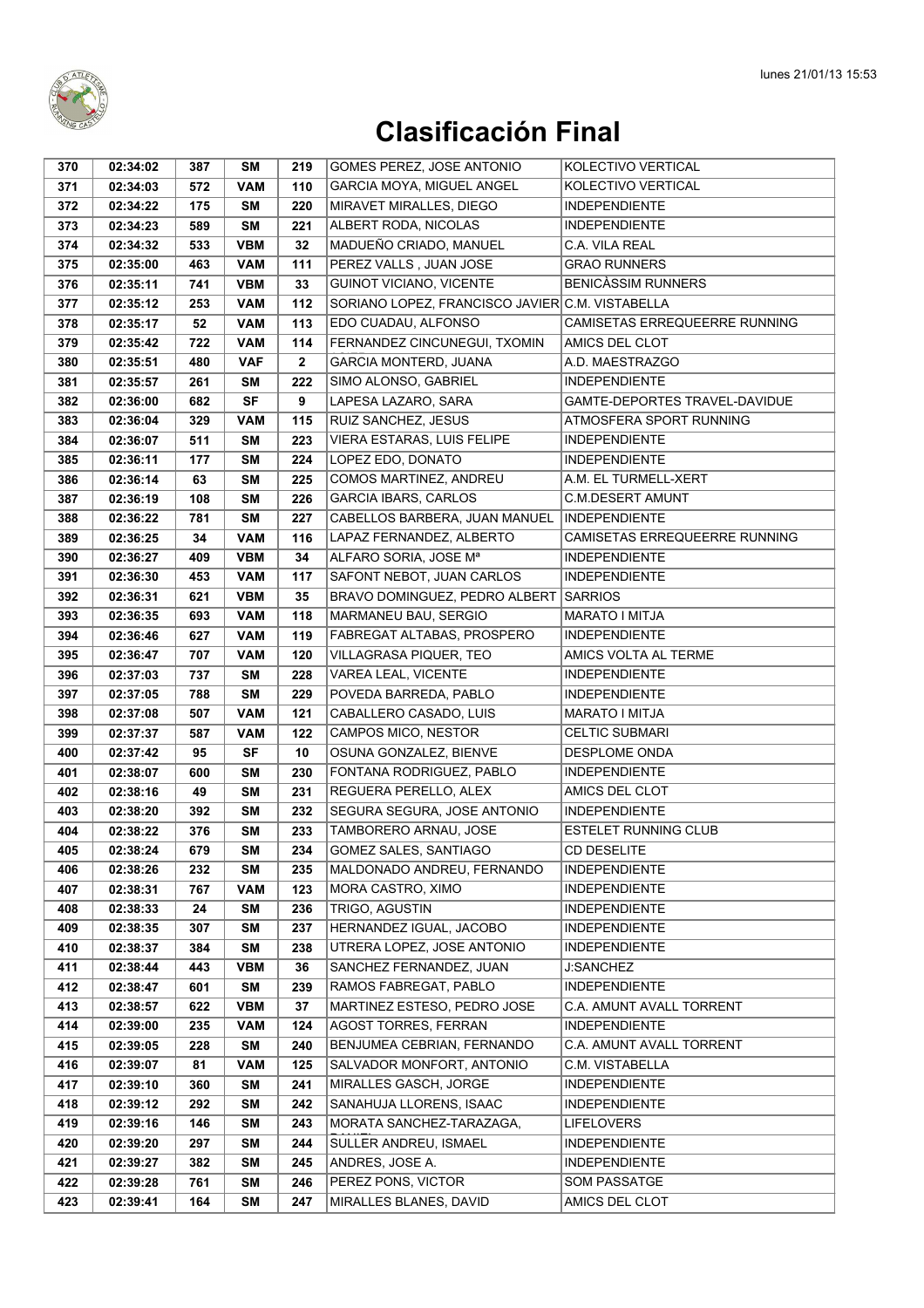

| 424 | 02:39:43 | 418 | VAM        | 126 | MIRALLES BLANES, JOSE MARIA                     | AMICS DEL CLOT          |
|-----|----------|-----|------------|-----|-------------------------------------------------|-------------------------|
| 425 | 02:39:48 | 401 | <b>SM</b>  | 248 | RIVERA GARCIA, JOSE JUAN                        | <b>INDEPENDIENTE</b>    |
| 426 | 02:39:50 | 112 | SM         | 249 | RIVERA GARCIA, CARLOS                           | <b>CARAJILLOS CUP</b>   |
| 427 | 02:39:57 | 484 | SM         | 250 | CARMONA PEREZ, JUANJO                           | <b>INDEPENDIENTE</b>    |
| 428 | 02:39:59 | 339 | SM         | 251 | MARÍ ALEGRE, JOAN A.                            | <b>EVASION RUNNING</b>  |
| 429 | 02:40:01 | 667 | <b>VBM</b> | 38  | LARREA LEKUE, SABIN                             | CIM PENYAGOLOSA XODOS   |
| 430 | 02:40:09 | 638 | <b>VAM</b> | 127 | ARNAU GIMENEZ, RAMON                            | PAPERAM                 |
| 431 | 02:40:11 | 500 | <b>VAM</b> | 128 | TENA TENA, ISMAEL                               | PAPERAM                 |
| 432 | 02:40:27 | 714 | <b>VAM</b> | 129 | MORENO FUENTES, TOMAS                           | C.A. PATERNA RUNNERS    |
| 433 | 02:40:34 | 606 | <b>VAM</b> | 130 | FERNANDEZ GIMENEZ, PACO                         | ZIPI & ZAPE TEAM        |
| 434 | 02:40:35 | 740 | VAM        | 131 | DOLS SEGURA, VICENTE                            | ZIPI & ZAPE TEAM        |
| 435 | 02:40:38 | 90  | <b>SF</b>  | 11  | LLORACH ROCHERA, ARACELI                        | ATMOSFERA SPORT RUNNING |
| 436 | 02:40:53 | 243 | VAM        | 132 | MUNERA ROBLES, FRANCISCO                        | <b>MARATO I MITJA</b>   |
| 437 | 02:40:59 | 295 | <b>VAM</b> | 133 | <b>MASO ALBARATE, ISIDRE</b>                    | <b>ATOTAJE</b>          |
| 438 | 02:41:07 | 15  | SF         | 12  | REDOLAT GOZALBO, ESTHER                         | C.A. RUNNING CASTELLÓ   |
| 439 | 02:41:13 | 301 | <b>VAM</b> | 134 | ORIENT BELTRAN, IVAN                            | <b>LES COVES</b>        |
| 440 | 02:42:01 | 299 | <b>VAM</b> | 135 | SANCHEZ ROBLES, ISMAEL                          | C.A. VILA REAL          |
| 441 | 02:42:03 | 709 | <b>SF</b>  | 13  | RODRIGUEZ RIPOLLES, TERESA                      | <b>INDEPENDIENTE</b>    |
| 442 | 02:42:04 | 607 | SM         | 252 | CABEDO JUAN, PASCUAL                            | <b>INDEPENDIENTE</b>    |
| 443 | 02:42:12 | 442 | <b>SM</b>  | 253 | GARCIA JUSTE, JUAN                              | <b>INDEPENDIENTE</b>    |
| 444 | 02:42:17 | 503 | <b>SM</b>  | 254 | SEGARRA ALBALAT, LUCAS                          | AMICS DE LA MUNTANYA    |
| 445 | 02:42:22 | 431 | <b>VBM</b> | 39  | LLEO USO, JOSMAN                                | <b>CARAJILLOS CUP</b>   |
| 446 | 02:42:27 | 623 | <b>VAM</b> | 136 | TORRES GARCIA, PEDRO JUAN                       | <b>VILA-RUNNERS</b>     |
|     |          |     | <b>VAM</b> | 137 | FORNAS ZORITA, MIGUEL ANGEL                     | C.M. EL CARBO           |
| 447 | 02:42:32 | 773 | <b>VAM</b> | 138 |                                                 | C.A. CORRELIANA         |
| 448 | 02:43:18 | 527 |            |     | TARIN GARCIA, MANUEL                            |                         |
| 449 | 02:43:33 | 134 | SM         | 255 | SOLER CONEJOS, CHRISTIAN                        | <b>INDEPENDIENTE</b>    |
| 450 | 02:43:34 | 441 | VAM        | 139 | DUVAL BELTRAN, JUAN                             | <b>FIRERUNNERS</b>      |
| 451 | 02:43:36 | 631 | SM         | 256 | FRANCO CID, RAFAEL                              | <b>INDEPENDIENTE</b>    |
| 452 | 02:43:51 | 309 | SM         | 257 | ALEGRE OLLER, JAIME                             | AGARREULOS              |
| 453 | 02:43:53 | 72  | SF         | 14  | NAVARRO GONZALEZ, ANGELA                        | <b>BLUE LINE</b>        |
| 454 | 02:43:54 | 428 | <b>SM</b>  | 258 | ARGENTE CASTILLEJO, JOSE                        | <b>INDEPENDIENTE</b>    |
| 455 | 02:44:05 | 777 | <b>VBM</b> | 40  | PEREZ APARICI, DAVID                            | <b>INDEPENDIENTE</b>    |
| 456 | 02:44:07 | 768 | <b>SM</b>  | 259 | PERIS RIBES, XIMO                               | <b>INDEPENDIENTE</b>    |
| 457 | 02:44:26 | 559 | <b>VBM</b> | 41  | TRILLES PASCUAL, MIGUEL                         | <b>INDEPENDIENTE</b>    |
| 458 | 02:44:55 | 415 | <b>VAM</b> | 140 | RIPOLLES ROCA, JOSE MARIA                       | <b>MARATO I MITJA</b>   |
| 459 | 02:45:11 | 760 | <b>SM</b>  | 260 | CALONGE PEREZ, VICTOR                           | <b>INDEPENDIENTE</b>    |
| 460 | 02:45:13 | 237 | VAM        | 141 | SANCHEZ RAMIREZ, FLORENCIO                      | C.A. ONDA               |
| 461 | 02:45:30 | 169 | SM         | 261 | FORTANET GARCIA, DELFIN                         | <b>INDEPENDIENTE</b>    |
| 462 | 02:45:40 | 786 | SM         | 262 | DOMENECH CAPDEVILA, ESTEBAN                     | <b>INDEPENDIENTE</b>    |
| 463 | 02:45:42 | 787 | SM         | 263 | RODA BORT, ANTONIO                              | <b>INDEPENDIENTE</b>    |
| 464 | 02:46:05 | 285 | VBM        | 42  | VIVO MONTIEL, HERMENEGILDO                      | C.A. VILA REAL          |
| 465 | 02:46:06 | 326 | SM         | 264 | POZO MOLINA, JAVIER                             | <b>INDEPENDIENTE</b>    |
| 466 | 02:46:07 | 240 | VAM        | 142 | MATEOS VILLACAÑAS, FRANCISCO                    | <b>INDEPENDIENTE</b>    |
| 467 | 02:46:19 | 680 | <b>VAF</b> | 3   | SOTOMAYOR RAYMOND, SARA                         | MARATO I MITJA          |
| 468 | 02:46:29 | 485 | SM         | 265 | RODRIGO CAÑETE, JUANMA                          | C.A. EL OTRO CLUB       |
| 469 | 02:46:30 | 282 | SM         | 266 | GIMENEZ ALEMANY, HECTOR                         | C.A. EL OTRO CLUB       |
| 470 | 02:46:36 | 137 | <b>VAF</b> | 4   | CARNICER ALCON, CRISTINA                        | LENCERIA DONA/RASPABAR  |
| 471 | 02:46:44 | 119 | SM         | 267 | CERVERA PEREZ, CARLOS                           | C.A. MARJANA            |
| 472 | 02:46:50 | 298 | VAM        | 143 | MORALES CHUST, ISMAEL                           | MARATO I MITJA          |
| 473 | 02:46:51 | 388 | VAM        | 144 | PELLICER BALAGUER, JOSE ANTONIO C.M. LA PEDRERA |                         |
| 474 | 02:46:56 | 85  | SM         | 268 | NAVARRO SELLES, ANTONIO                         | CORRECANSINOS           |
| 475 | 02:46:57 | 335 | SM         | 269 | NAVARRO SELLES, JESUS                           | <b>CORRECANSINOS</b>    |
| 476 | 02:46:58 | 198 | <b>VAM</b> | 145 | PEREZ GARCIA, ENRIQUE                           | COCA FULLÀ              |
| 477 | 02:46:59 | 672 | <b>VAM</b> | 146 | <b>BALAGUER CHULVI, SALVADOR</b>                | COCA FULLÀ              |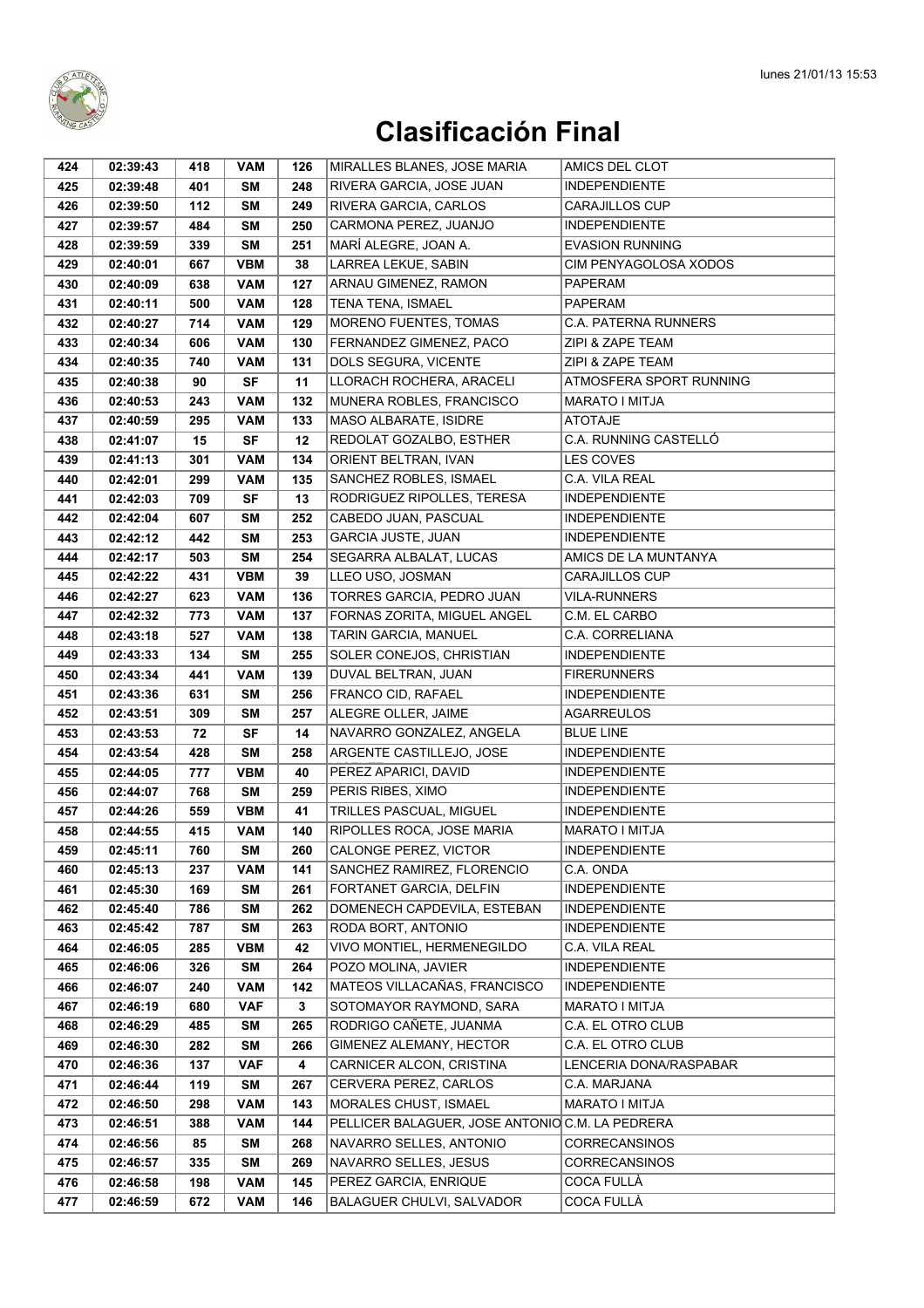

| 478        | 02:47:00             | 477        | <b>VAM</b>              | 147                   | GARCIA HAYA, JUAN VICENTE                          | <b>RUN MOUNTAIN</b>                          |
|------------|----------------------|------------|-------------------------|-----------------------|----------------------------------------------------|----------------------------------------------|
| 479        | 02:47:02             | 148        | <b>SM</b>               | 270                   | DEBINSKI, DANIEL                                   | <b>INDEPENDIENTE</b>                         |
| 480        | 02:47:09             | 512        | <b>VAM</b>              | 148                   | LOPEZ EDO, LUIS M.                                 | <b>INDEPENDIENTE</b>                         |
| 481        | 02:47:10             | 202        | <b>VAM</b>              | 149                   | BELTRAN BALLESTER, ESTEBAN                         | <b>INDEPENDIENTE</b>                         |
| 482        | 02:47:14             | 678        | <b>VAM</b>              | 150                   | FABREGAT NAVARRO, SANTIAGO                         | SESCOLMULRUNINGTEAM                          |
| 483        | 02:47:15             | 573        | <b>VAM</b>              | 151                   | TORRES NAVARRO, MIGUEL ANGEL                       | SESCOLMULRUNINGTEAM                          |
| 484        | 02:47:22             | 535        | <b>SM</b>               | 271                   | OLIVER PLA, MANUEL                                 | <b>INDEPENDIENTE</b>                         |
| 485        | 02:47:25             | 531        | <b>VAM</b>              | 152                   | VILAR FERRANDEZ, MANUEL                            | DEPITECAN RUNNING TEAM                       |
| 486        | 02:47:29             | 544        | SF                      | 15                    | MIR SAURA, MARIA                                   | TRANSYACO/PALASIET                           |
| 487        | 02:47:34             | 273        | <b>SM</b>               | 272                   | PUERTO UBEDA, GUSTAVO                              | <b>INDEPENDIENTE</b>                         |
| 488        | 02:47:36             | 508        | <b>VAM</b>              | 153                   | RUBIO PORTOLES, LUIS                               | <b>FLOW BIKESTORE</b>                        |
| 489        | 02:47:37             | 279        | <b>SM</b>               | 273                   | MIRAVET MIRALLES, HECTOR                           | <b>INDEPENDIENTE</b>                         |
| 490        | 02:47:39             | 733        | <b>VBM</b>              | 43                    | ALEGRE FERRANDO, VICENTE                           | U.A.C                                        |
| 491        | 02:47:41             | 582        | <b>VAM</b>              | 154                   | RIGOLA MONTES, NACHO                               | <b>INDEPENDIENTE</b>                         |
| 492        | 02:47:47             | 268        | <b>VAM</b>              | 155                   | CARMONA, GUILLERMO                                 | CORRELIBRE CASTELLON                         |
| 493        | 02:47:51             | 735        | <b>VAM</b>              | 156                   | REDON BAGUENA, VICENTE                             | C.A. ONDA                                    |
| 494        | 02:47:53             | 609        | <b>VAM</b>              | 157                   | LOPEZ ALMELA, PASCUAL                              | A.E. ANIRIDIA                                |
| 495        | 02:48:20             | 526        | <b>VAM</b>              | 158                   | MONZONIS RALLO, MANUEL                             | TRIATLÓN EVASIÓN CASTELLÓN                   |
| 496        | 02:48:21             | 262        | <b>VAM</b>              | 159                   | CASTAÑO SANLLEHY, GENIS                            | TRIATLÓN EVASIÓN CASTELLÓN                   |
| 497        | 02:48:22             | 86         | <b>VBM</b>              | 44                    | CALVO GONZALVO, ANTONIO                            | <b>INDEPENDIENTE</b>                         |
| 498        | 02:48:24             | 789        | <b>SM</b>               | 274                   | SOLER BUJALANCE, ROBERTO                           | <b>INDEPENDIENTE</b>                         |
| 499        | 02:48:35             | 513        | <b>VAF</b>              | 5                     | USO REYNES, Mª CARMEN                              | <b>MARATO I MITJA</b>                        |
| 500        | 02:48:37             | 358        | <b>VAM</b>              | 160                   | ORTIZ MARCO, JORGE                                 | <b>MARATO I MITJA</b>                        |
| 501        | 02:48:42             | 467        | <b>VBM</b>              | 45                    | JULIAN MARTI, JUAN JOSE                            | SERRA D'IRTA PEÑISCOLA                       |
| 502        | 02:48:48             | 568        | <b>SM</b>               | 275                   | IBAÑEZ SORIANO, MIGUEL ANGEL                       | ATMOSFERA SPORT RUNNING                      |
| 503        | 02:48:50             | 248        | <b>VAM</b>              | 161                   | FUENTES SANFELIX, FRANCISCO                        | P@KE                                         |
| 504        | 02:48:52             | 156        | SΜ                      | 276                   | SANCHEZ ALFONSO, DAVID                             | <b>INDEPENDIENTE</b>                         |
| 505        | 02:48:56             | 579        | <b>SF</b>               | 16                    | FERNANDEZ GONZALEZ, MONICA                         | RUN MOUNTAIN                                 |
| 506        | 02:49:02             | 727        | <b>VAM</b>              | 162                   | TELLER MORA, VICENT                                | C.A. AMUNT AVALL TORRENT                     |
| 507        | 02:49:19             | 149        | <b>SM</b>               | 277                   | BASELGA ESCUDERO, DAVID                            | <b>TOLOMEO</b>                               |
| 508        | 02:49:21             | 749        | <b>SM</b>               | 278                   | MELIA MIRAVET, VICTOR                              | <b>TOLOMEO</b>                               |
| 509        | 02:49:22             | 128        | <b>SM</b>               | 279                   | <b>BOU BOU, CESAR</b>                              | <b>TOLOMEO</b>                               |
| 510        | 02:49:24             | 46         | <b>SM</b>               | 280                   | GALLEGO FORES, ALEJANDRO                           | <b>INDEPENDIENTE</b>                         |
| 511        | 02:49:37             | 185        | <b>VAM</b>              | 163                   | FORCADA GALLEN, EFREN                              | MARATO I MITJA                               |
| 512        | 02:49:46             | 44         | <b>SM</b>               | 281                   | NUÑEZ OLMEDO, ALEJANDRO                            | <b>INDEPENDIENTE</b>                         |
| 513        | 02:49:47             | 505        | <b>VAM</b>              | 164                   | TENA MORELLÓN, LUIS                                | INDEPENDIENTE                                |
| 514        | 02:49:52             | 649        | SΜ                      | 282                   | LASHERAS MONTEAGUDO, RAUL                          | <b>INDEPENDIENTE</b>                         |
| 515        | 02:50:09             | 396        | <b>VBM</b>              | 46                    | GARCIA MURCIA, JOSE CARLOS                         | CIM PENYAGOLOSA XODOS                        |
| 516        | 02:50:19             | 706        | <b>VAF</b>              | 6                     | MONFORT MOLINER, TATIANA                           | MARATO I MITJA                               |
| 517        | 02:50:20             | 603        | <b>VAM</b>              | 165                   | MARÁN GARCÍA, PACO                                 | DEPORTIVO BP                                 |
| 518        | 02:50:45             | 765        | <b>SM</b>               | 283                   | PORCAR AYORA, XAVI                                 | <b>INDEPENDIENTE</b>                         |
| 519        | 02:51:12             | 725        | <b>SF</b>               | 17                    | NUÑEZ MUÑOZ, VERONICA                              | ATMOSFERA SPORT RUNNING                      |
| 520        | 02:51:14             | 686        | <b>SM</b>               | 284                   | CALVO SAAVEDRA, SERGI                              | C.D. ES POSIBLE                              |
| 521        | 02:51:16             | 91         | <b>VBM</b>              | 47                    | <b>BADI MARTI, ARMANDO</b><br>CATALA ROCHER, DAVID | <b>TRIATLO BASILISQUS</b>                    |
| 522        | 02:51:17             | 160        | <b>SM</b><br><b>VAM</b> | 285                   |                                                    | <b>INDEPENDIENTE</b><br><b>VILA-RUNNERS</b>  |
| 523        | 02:51:18             | 540        |                         | 166                   | RODENAS RODRIGUEZ, MARCELO                         |                                              |
| 524        | 02:51:19             | 94         | <b>VAF</b>              | $\overline{7}$<br>286 | ALONSO MARTIN, BEATRIZ                             | <b>C.M.DESERT AMUNT</b>                      |
| 525        | 02:51:24             | 277        | SΜ                      | 287                   | MORENO NAVARRO, HECTOR<br>BENNASAR REMOLAR, JOSE   | <b>INDEPENDIENTE</b><br><b>INDEPENDIENTE</b> |
| 526        | 02:51:28             | 368        | <b>SM</b><br><b>SF</b>  |                       | MEZQUITA BROCH, LARA                               | C.A. LA PANDEROLA                            |
| 527<br>528 | 02:51:31             | 494<br>497 | <b>VAF</b>              | 18<br>8               | VIORICA MORAR, LETITIA                             | <b>INDEPENDIENTE</b>                         |
| 529        | 02:51:32<br>02:51:33 | 351        | <b>SM</b>               | 288                   | MATA CERISUELO, JORDI                              | <b>AGARREULOS</b>                            |
| 530        | 02:51:35             | 117        | <b>VAM</b>              | 167                   | ILLESCAS CASTRO, CARLOS                            | <b>INDEPENDIENTE</b>                         |
| 531        | 02:51:35             | 564        | <b>VAM</b>              | 168                   | CIVERA ANDRES, MIGUEL                              | CORRELIBRE CASTELLON                         |
|            |                      |            |                         |                       |                                                    |                                              |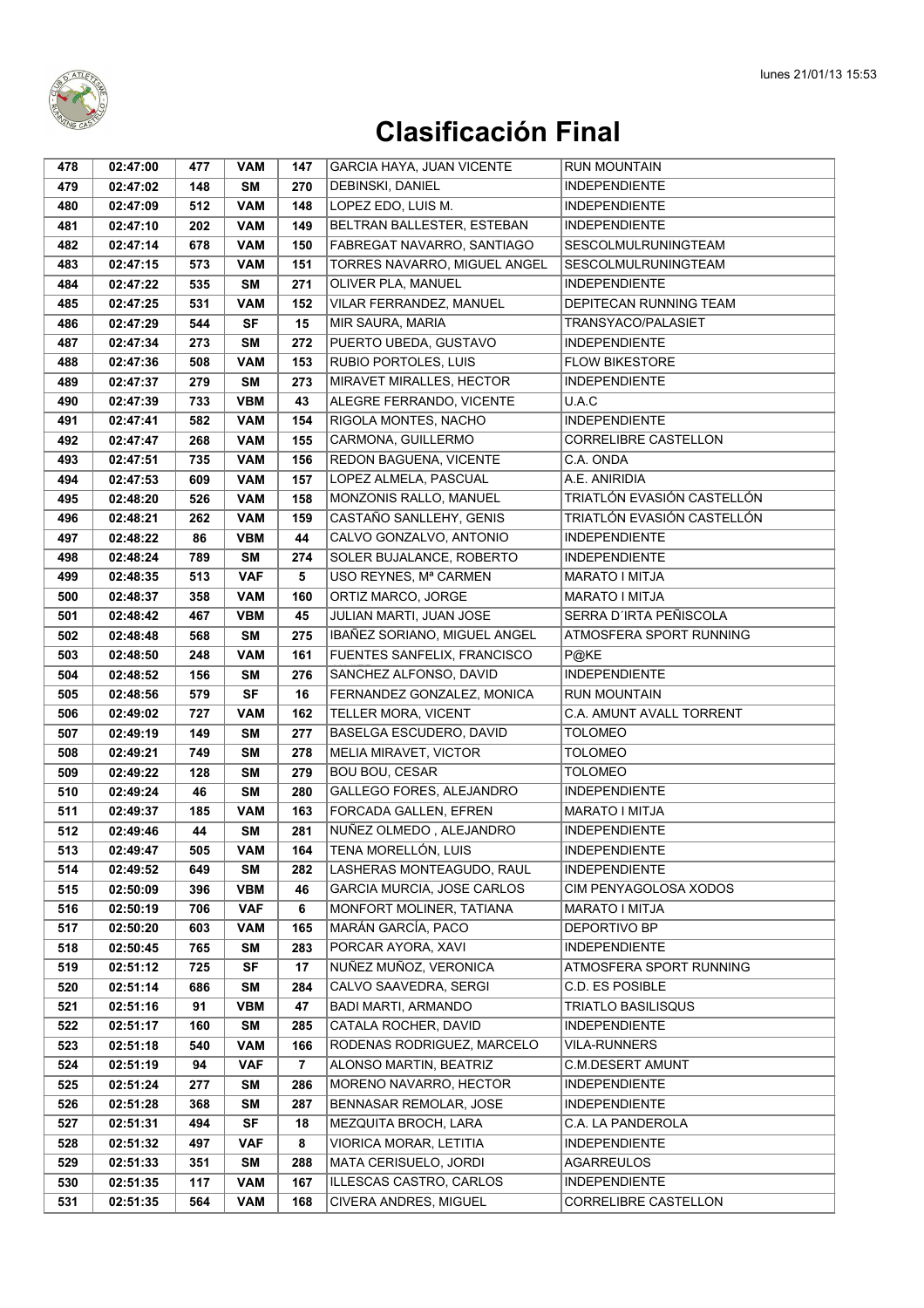

| 532 | 02:51:42 | 280 | SΜ         | 289        | EDO VILLALBA, HECTOR                            | <b>INDEPENDIENTE</b>                          |
|-----|----------|-----|------------|------------|-------------------------------------------------|-----------------------------------------------|
| 533 | 02:51:53 | 586 | <b>SM</b>  | 290        | PESUDO ARENOS, NESTOR                           | <b>AGARREULOS</b>                             |
| 534 | 02:51:58 | 212 | <b>VAF</b> | 9          | OLARIA GIL, FANY                                | CASTEMADER RUNNING TEAM                       |
| 535 | 02:52:15 | 26  | SM         | 291        | FOLCH, AITOR                                    | <b>INDEPENDIENTE</b>                          |
| 536 | 02:52:19 | 118 | <b>VAM</b> | 169        | MORELLA PEREZ, CARLOS                           | <b>XAFALINDES</b>                             |
| 537 | 02:52:27 | 374 | SM         | 292        | MESA MARTIN, JOSE                               | <b>INDEPENDIENTE</b>                          |
| 538 | 02:52:30 | 451 | <b>VAM</b> | 170        | BAYARRI PIÑANA, JUAN CARLOS                     | <b>INDEPENDIENTE</b>                          |
| 539 | 02:52:32 | 515 | <b>SF</b>  | 19         | LOPEZ MATEU, MABEL                              | <b>RUNSUMCORDA</b>                            |
| 540 | 02:52:46 | 700 | <b>VAM</b> | 171        | PEREZ CLAUSELL, SOCRATES                        | DEPITECAN RUNNING TEAM                        |
| 541 | 02:52:49 | 611 | <b>SM</b>  | 293        | PERAL GALINDO, PATRICIO                         | <b>RUN MOUNTAIN</b>                           |
| 542 | 02:52:50 | 498 | <b>VAF</b> | 10         | BONET MIRANDA, LISI                             | <b>ENDURANCE TRI-SPORT</b>                    |
| 543 | 02:52:50 | 557 | <b>VAF</b> | 11         | <b>GARCIA HIGON, MERCEDES</b>                   | C.M. LA PEDRERA                               |
| 544 | 02:52:52 | 429 | <b>VBM</b> | 48         | ARMENGOL TORRENT, JOSEP                         | <b>CXM VALENCIA</b>                           |
| 545 | 02:52:58 | 778 | <b>VAM</b> | 172        | GARCIA GARCIA, JUAN SANTIAGO                    | <b>BETXI RUNNERS</b>                          |
| 546 | 02:53:02 | 330 | <b>VBM</b> | 49         | RUIZ GARCIA, JESUS                              | ATMOSFERA SPORT RUNNING                       |
| 547 | 02:53:07 | 200 | SM         | 294        | FERRY, ERIC                                     | <b>INDEPENDIENTE</b>                          |
| 548 | 02:53:37 | 532 | SM         | 295        | BLASCO MOLINER, MANUEL                          | <b>INDEPENDIENTE</b>                          |
| 549 | 02:53:38 | 367 | <b>SM</b>  | 296        | CASTILLO PALAU, JORGE                           | <b>INDEPENDIENTE</b>                          |
| 550 | 02:53:49 | 141 | SM         | 297        | ROYO PICAZO, DANIEL                             | <b>INDEPENDIENTE</b>                          |
| 551 | 02:53:51 | 32  | <b>SM</b>  | 298        | VILARROIG IBAÑEZ, ALBERTO                       | <b>LED CS RUNNING</b>                         |
| 552 | 02:53:52 | 130 | <b>VAM</b> | 173        | TRILLES BARRACHINA, CESAR                       | C.M. LA PEDRERA                               |
| 553 | 02:53:57 | 569 | <b>SM</b>  | 299        | ARIAS BARREDA, MIGUEL ANGEL                     | <b>INDEPENDIENTE</b>                          |
| 554 | 02:54:47 | 186 | <b>VBM</b> | 50         | PERAIRE ESCRIG, EMILIO                          | C.M. DESNIVELL                                |
| 555 | 02:54:48 | 75  | <b>SF</b>  | 20         | <b>GARCIA FALCON, ANTONIA</b>                   | <b>INDEPENDIENTE</b>                          |
| 556 | 02:54:54 | 411 | <b>VAM</b> | 174        | DEL CAMPO VALLES, JOSE MANUEL                   | C.A. LA PANDEROLA                             |
| 557 | 02:55:02 | 574 | <b>VAM</b> | 175        | CARRETERO CALLERO, MIGUEL                       | <b>INDEPENDIENTE</b>                          |
| 558 | 02:55:12 | 19  | <b>VAM</b> | 176        | DE FEZ, RAYMAN                                  | <b>INDEPENDIENTE</b>                          |
| 559 | 02:55:43 | 447 | SM         | 300        | ZUBIETA DAUDEN, JUAN ANTONIO                    | A.E. ANIRIDIA                                 |
| 560 | 02:56:03 | 142 | SΜ         | 301        | PUERTAS SANCHEZ, DANIEL                         | ENAJENADIT@S RUNNING CLUB                     |
| 561 | 02:56:09 | 133 | SΜ         | 302        | DE FRANCIA, CHIMO                               | MARATO I MITJA                                |
| 562 | 02:56:38 | 353 | <b>SM</b>  | 303        | TENA VILLAROYA, JORDI                           | A.M. EL TURMELL-XERT                          |
| 563 | 02:56:56 | 319 | <b>VBM</b> | 51         | <b>VALLES FERRER, JAVIER</b>                    | <b>INDEPENDIENTE</b>                          |
| 564 | 02:57:38 | 491 | <b>VAM</b> | 177        | PéREZ CANTó, JULIO LUÍS                         | <b>INDEPENDIENTE</b>                          |
| 565 | 02:57:39 | 246 | <b>VAM</b> | 178        | NAVARRO ALEJANDRO, FRANCISCO                    | CASTEMADER RUNNING TEAM                       |
| 566 | 02:57:53 | 675 | SM         | 304        | VOZMEDIANO RUIZ, SANTIAGO                       | ATMOSFERA SPORT RUNNING                       |
| 567 | 02:57:59 | 224 | SM         | 305        | SEGARRA PAULS, FERNANDO                         | <b>INDEPENDIENTE</b>                          |
| 568 | 02:58:01 | 677 | <b>SM</b>  | 306        | QUEROL RODRIGUEZ, SANTIAGO                      | <b>INDEPENDIENTE</b>                          |
| 569 | 02:58:29 | 192 | <b>SF</b>  | 21         | MOLINER CABEDO, EMMA                            | <b>INDEPENDIENTE</b>                          |
| 570 | 02:59:11 | 645 | <b>SM</b>  | 307        | GIL SERRET, RAUL                                | <b>INDEPENDIENTE</b>                          |
| 571 | 02:59:20 | 163 | <b>SM</b>  | 308        | <b>VENTURA PERIS, DAVID</b>                     | <b>INDEPENDIENTE</b>                          |
| 572 | 02:59:44 | 256 | <b>SM</b>  | 309        | ALANGA ESCRIG, FRANCISCO JOSE                   | <b>GRAO RUNNERS</b>                           |
| 573 | 02:59:46 | 346 | <b>VBM</b> | 52         | AGUILAR CASTILLO, JOAQUIN                       | <b>INDEPENDIENTE</b>                          |
| 574 | 02:59:48 | 251 | <b>VAM</b> | 179        | BONASTRE RIPOLL, FRANCISCO                      | <b>INDEPENDIENTE</b>                          |
| 575 | 02:59:55 | 546 | <b>VBF</b> | 1          | JULIAN MARTI, MARIA PILAR                       | SERRA D'IRTA PEÑISCOLA                        |
| 576 | 02:59:59 | 713 | <b>VBM</b> | 53         | PORCAR SALVADOR, TOMAS                          | C.M. LA PEDRERA                               |
| 577 | 03:00:04 | 39  | <b>VAM</b> | 180        | ARIAS BARREDA, ALBERTO JAVIER                   | <b>INDEPENDIENTE</b>                          |
| 578 | 03:00:23 | 711 | <b>VAF</b> | 12         | NAVARRO HERRAIZ, TERESA                         | <b>INDEPENDIENTE</b>                          |
| 579 | 03:00:25 | 286 | <b>SM</b>  | 310        | LAPEÑA IRIGOYEN, HUGO                           | <b>INDEPENDIENTE</b>                          |
| 580 | 03:00:26 | 241 | <b>VAM</b> | 181        | NUÑEZ LOPEZ, FRANCISCO                          | <b>MARATO I MITJA</b>                         |
| 581 | 03:00:47 | 187 | SM         | 311        | HERNANDEZ RUIZ, EMILIO                          | <b>INDEPENDIENTE</b>                          |
| 582 | 03:00:49 | 343 | <b>VAM</b> | 182        | GOMEZ ORTEGA, JOAQUIN                           | <b>INDEPENDIENTE</b>                          |
| 583 | 03:01:03 | 617 | SM         | 312        | VADILLO CORCHADO, PEDRO<br>MANRIQUE JUAN, JORDI | <b>INDEPENDIENTE</b><br><b>KOLMILLO TRAIL</b> |
| 584 | 03:01:05 | 348 | <b>VAM</b> | 183<br>313 |                                                 | <b>INDEPENDIENTE</b>                          |
| 585 | 03:01:12 | 226 | SM         |            | FUENTES AVILA, FERNANDO                         |                                               |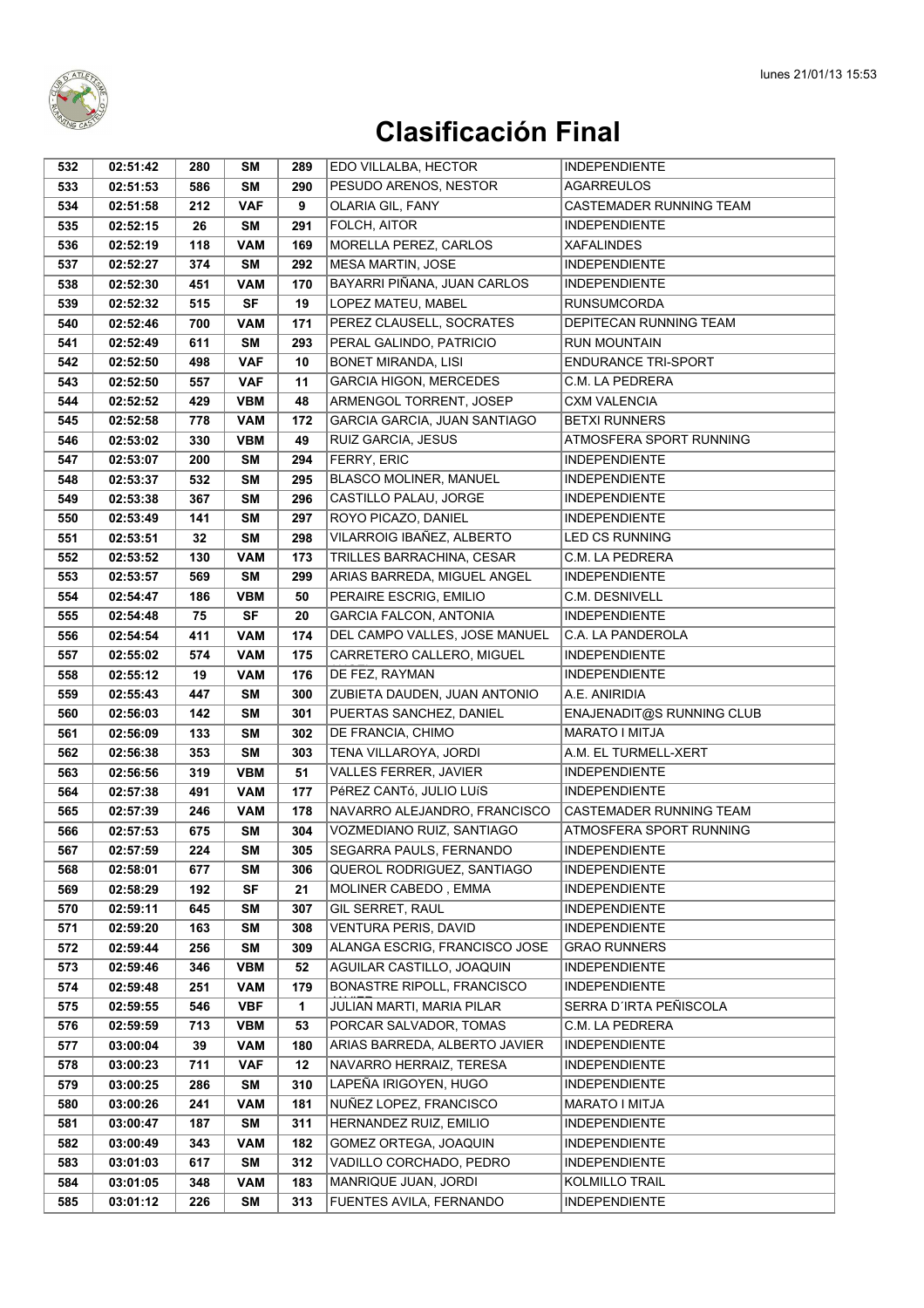

| 586        | 03:01:16             | 685       | <b>VAM</b>               | 184          | <b>VICIANO VILAR, SERGI</b>                           | <b>INDEPENDIENTE</b>                      |
|------------|----------------------|-----------|--------------------------|--------------|-------------------------------------------------------|-------------------------------------------|
| 587        | 03:01:40             | 220       | <b>VBF</b>               | $\mathbf{2}$ | ESCUDERO LOPEZ, FELICIDAD M                           | <b>MARATO I MITJA</b>                     |
| 588        | 03:01:55             | 62        | <b>VAF</b>               | 13           | MARIN CUCALA, ANABEL                                  | <b>INDEPENDIENTE</b>                      |
| 589        | 03:02:04             | 705       | <b>VAF</b>               | 14           | MILIAN BIEL, SUSANA                                   | <b>INDEPENDIENTE</b>                      |
| 590        | 03:02:59             | 651       | <b>VAM</b>               | 185          | SIMO BERNAT, JUAN MANUEL                              | <b>INDEPENDIENTE</b>                      |
| 591        | 03:03:10             | 129       | <b>SM</b>                | 314          | MUÑOZ GALLEGO, CESAR                                  | C.E.M. ALQUERIES RUNNING                  |
| 592        | 03:03:18             | 473       | <b>VBM</b>               | 54           | BADAL MARIN, JUAN MANUEL                              | <b>INDEPENDIENTE</b>                      |
| 593        | 03:03:21             | 745       | <b>VBM</b>               | 55           | <b>BASILIO SANCHIS, VICENTE</b>                       | MARATO I MITJA                            |
| 594        | 03:03:37             | 290       | <b>SF</b>                | 22           | ESTRUCH PAREDES, INMA                                 | <b>RUN MOUNTAIN</b>                       |
| 595        | 03:04:01             | 427       | SΜ                       | 315          | SAFONT FALOMIR, JOSE VICENTE                          | C.M. LA PEDRERA                           |
| 596        | 03:04:08             | 545       | <b>VAF</b>               | 15           | VILLALBA FAULI, MARIA DEL                             | <b>MARATO I MITJA</b>                     |
| 597        | 03:04:29             | 125       | <b>VBF</b>               | 3            | MILLON SAURO, CARMINA                                 | ATMOSFERA SPORT RUNNING                   |
| 598        | 03:04:30             | 206       | <b>VBM</b>               | 56           | <b>GUILLEN ANSUATEGUI, EUGENIO</b>                    | ATMOSFERA SPORT RUNNING                   |
| 599        | 03:04:32             | 372       | <b>VAM</b>               | 186          | DELASHERAS BELLIDO, JOSE                              | <b>GFT RUNNERS</b>                        |
| 600        | 03:05:03             | 390       | <b>VAM</b>               | 187          | FONT RODA, JOSE ANTONIO                               | <b>INDEPENDIENTE</b>                      |
| 601        | 03:05:48             | 620       | <b>SM</b>                | 316          | ORTELLS MADUENT, PEDRO                                | MUR I CASTELL-TUGA                        |
| 602        | 03:05:58             | 524       | <b>VAM</b>               | 188          | ESTRADA LOZANO, MANUEL                                | <b>INDEPENDIENTE</b>                      |
| 603        | 03:06:31             | 98        | <b>SF</b>                | 23           | REDON PASCUAL, CARLA                                  | ORPESA CORRE                              |
| 604        | 03:07:09             | 389       | <b>VBM</b>               | 57           | MARTIN ESTEVEZ, JOSE ANTONIO                          | <b>INDEPENDIENTE</b>                      |
| 605        | 03:07:38             | 162       | <b>SM</b>                | 317          | LOPEZ RAMOS, DAVID                                    | <b>INDEPENDIENTE</b>                      |
| 606        | 03:07:39             | 79        | <b>VAM</b>               | 189          | RUBIO FERRER, ANTONIO                                 | <b>INDEPENDIENTE</b>                      |
| 607        | 03:07:48             | 398       | <b>VBM</b>               | 58           | <b>BRETO PARIS, JOSE GREGORIO</b>                     | C.E. XIRUCA-BENICARLÓ                     |
| 608        | 03:08:12             | 488       | <b>SM</b>                | 318          | DIAZ LLORCA, JULIO                                    | <b>RUNSUMCORDA</b>                        |
| 609        | 03:08:21             | 769       | <b>VAF</b>               | 16           | HERNANDEZ DORREGO, YVETTE                             | MARATO I MITJA                            |
| 610        | 03:08:49             | 529       | <b>VBM</b>               | 59           | GOMEZ MASEGOSA, MANUEL                                | MARATO I MITJA                            |
| 611        | 03:09:20             | 654       | <b>VAM</b>               | 190          | VALERO ANDREU, ROBERTO                                | <b>INDEPENDIENTE</b>                      |
| 612        | 03:09:36             | 555       | <b>VAM</b>               | 191          | BELTRAN SEGARRA, MARTIN                               | <b>INDEPENDIENTE</b>                      |
| 613        | 03:09:57             | 646       | SΜ                       | 319          | GUMBAU OMEDES, RAUL                                   | <b>INDEPENDIENTE</b>                      |
| 614        | 03:10:11             | 136       | SΜ                       | 320          | CARBO MARZA, CRISTIAN                                 | A.M. EL TURMELL-XERT                      |
| 615        | 03:10:37             | 698       | <b>SM</b>                | 321          | BLASCO GARCES, SERGIO JOSE                            | AG L, ABEURALL                            |
| 616        | 03:10:51             | 60        | <b>SF</b>                | 24           | MARTINEZ GALLEGO, ANA                                 | <b>TRIPUÇOL</b>                           |
| 617        | 03:10:53             | 581       | <b>SF</b>                | 25           | VICIANO MIRALLES, MONICA                              | <b>INDEPENDIENTE</b>                      |
| 618        | 03:11:08             | 284       | <b>SM</b>                | 322          | LO HUANG, HENRY                                       | <b>GFT RUNNERS</b>                        |
| 619        | 03:11:28             | 377       | <b>VBM</b>               | 60           | OLMOS CASAL, JOSE                                     | <b>CHAFACHARCOS</b>                       |
| 620        | 03:11:55             | 154       | <b>SM</b>                | 323          | CORTES MUT, DAVID                                     | <b>C.M.DESERT AMUNT</b>                   |
| 621        | 03:11:59             | 514       | $\overline{\mathsf{SF}}$ | 26           | MARTINEZ SEGARRA, Mª                                  | INDEPENDIENTE                             |
| 622        | 03:12:18             | 592       | <b>VAF</b>               | 17           | VEGA RIAÑO, OLGA                                      | <b>INDEPENDIENTE</b>                      |
| 623        | 03:12:22             | 333       | <b>VBM</b>               | 61           | LOPEZ FLOR, JESUS                                     | CLUB DE MONTAÑA PUERTOMINGALVO            |
| 624        | 03:13:09             | 308       | <b>SM</b>                | 324          | SULLER MARTI, JACOBO                                  | <b>INDEPENDIENTE</b>                      |
| 625        | 03:14:16             | 275       | <b>SM</b>                | 325          | CASTILLO ALAGARDA, HECTOR                             | <b>L'ESPINETA</b>                         |
| 626<br>627 | 03:14:27<br>03:14:40 | 87<br>738 | <b>VBM</b><br><b>VAM</b> | 62<br>192    | DELGADO GONZALEZ, ANTONIO<br>SANCHEZ NAVARRO, VICENTE | <b>INDEPENDIENTE</b><br><b>L'ESPINETA</b> |
| 628        | 03:15:00             | 436       | <b>VBM</b>               | 63           | ESTRUCH MORENO, JUAN                                  | <b>RUN MOUNTAIN</b>                       |
| 629        | 03:15:22             | 283       | SF                       | 27           | MONFORT COLOM, HELENA                                 | MARATO I MITJA                            |
| 630        | 03:15:25             | 97        | <b>SF</b>                | 28           | CASTELLO VELLON, CARLA                                | ENAJENADIT@S RUNNING CLUB                 |
| 631        | 03:16:03             | 440       | <b>VBM</b>               | 64           | CHINER PEREZ, JUAN                                    | <b>RUN MOUNTAIN</b>                       |
| 632        | 03:16:04             | 448       | SΜ                       | 326          | POZO MOYA, JUAN ANTONIO                               | <b>INDEPENDIENTE</b>                      |
| 633        | 03:17:15             | 255       | <b>VAM</b>               | 193          | MORENTIN SERRANO, FRANCISCO                           | RUN MOUNTAIN                              |
| 634        | 03:17:16             | 543       | <b>VAF</b>               | 18           | CHAVEZ VERGARA, MARGARITA                             | <b>RUN MOUNTAIN</b>                       |
| 635        | 03:17:23             | 576       | <b>VBM</b>               | 65           | ROSELLO PITARCH, MIQUEL                               | <b>ARRI MATXO</b>                         |
| 636        | 03:17:48             | 345       | <b>VBM</b>               | 66           | SIDRO TRILLES, JOAQUIN                                | C.E.XODOS                                 |
| 637        | 03:18:49             | 634       | <b>VAM</b>               | 194          | MIRAVET GIMENO, RAMON                                 | ATMOSFERA SPORT RUNNING                   |
| 638        | 03:19:46             | 362       | <b>SM</b>                | 327          | FERRANDO MOLES, JORGE                                 | <b>INDEPENDIENTE</b>                      |
| 639        | 03:20:10             | 93        | <b>SM</b>                | 328          | HENDI ALMANSA, BASEL                                  | LED CS RUNNING                            |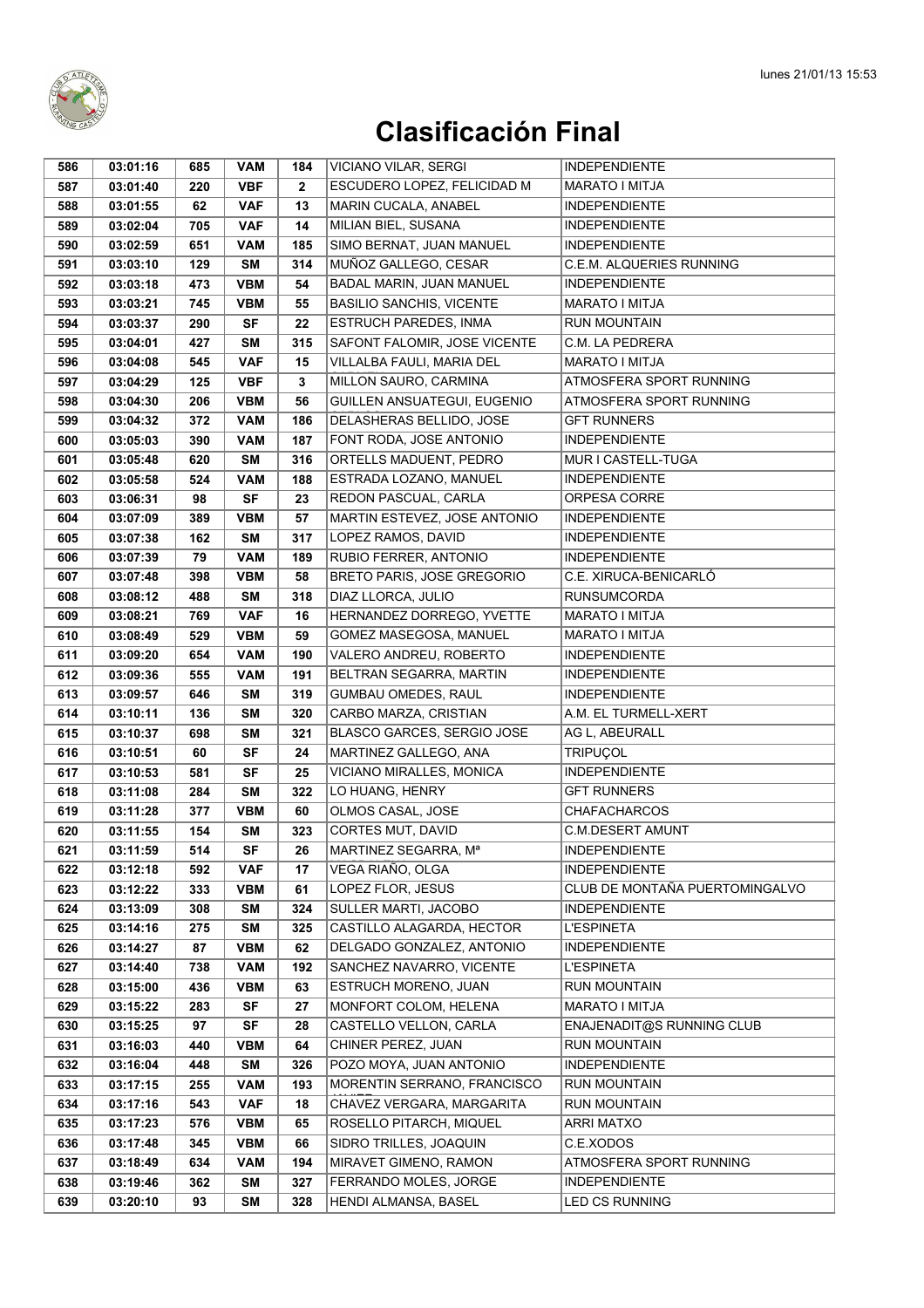

| 640 | 03:20:50 | 59  | <b>VBM</b> | 67  | PERIS CERVERA, AMADEO                                | C.A. LA PANDEROLA             |
|-----|----------|-----|------------|-----|------------------------------------------------------|-------------------------------|
| 641 | 03:22:39 | 114 | <b>SM</b>  | 329 | DOLZ BELTRAN, CARLOS                                 | <b>INDEPENDIENTE</b>          |
| 642 | 03:23:00 | 426 | <b>VBM</b> | 68  | ANDREU VIDAL, JOSE VICENTE                           | <b>INDEPENDIENTE</b>          |
| 643 | 03:23:32 | 454 | <b>VAM</b> | 195 | BOU LLUSAR, JUAN CARLOS                              | TIM-TAM                       |
| 644 | 03:23:36 | 138 | <b>VAM</b> | 196 | <b>BOU LLUSAR, CRISTOBAL</b>                         | TIM-TAM                       |
| 645 | 03:23:56 | 6   | SM         | 330 | MERLOS GARCIA, FERNANDO                              | <b>INDEPENDIENTE</b>          |
| 646 | 03:24:00 | 695 | <b>SM</b>  | 331 | ORTIZ CALVO, SERGIO                                  | <b>FORREST TEAM</b>           |
| 647 | 03:24:03 | 5   | <b>SM</b>  | 332 | SEGURA GARCIA, CARLOS                                | <b>INDEPENDIENTE</b>          |
| 648 | 03:24:09 | 459 | <b>VBM</b> | 69  | DEL CAMPO BIOSCA, JUAN                               | C.D. GALENO                   |
| 649 | 03:24:11 | 89  | <b>VAF</b> | 19  | <b>BRONCHUD CLIMENT, ARACELI</b>                     | <b>INDEPENDIENTE</b>          |
| 650 | 03:24:14 | 430 | <b>VBM</b> | 70  | CORBI FDEZ DE IBARRA, JOSEP                          | C.A. CASAS BAJAS              |
| 651 | 03:24:18 | 53  | <b>VAM</b> | 197 | GARRIGA ALCAYDE, ALFRE                               | C.A. CASAS BAJAS              |
| 652 | 03:24:20 | 247 | <b>VAM</b> | 198 | CANTOS MARTINEZ, FRANCISCO                           | <b>C.A. CASAS BAJAS</b>       |
| 653 | 03:24:36 | 681 | <b>SF</b>  | 29  | <b>ESTRUCH PAREDES, SARA</b>                         | <b>C.D. ES POSIBLE</b>        |
| 654 | 03:24:39 | 71  | <b>VAM</b> | 199 | ALONSO GONZALEZ, ANGEL MIGUEL                        | C.D. ES POSIBLE               |
| 655 | 03:24:42 | 111 | <b>SM</b>  | 333 | CASCO SANCHEZ-MOLINA, CARLOS                         | <b>C.D. ES POSIBLE</b>        |
| 656 | 03:24:52 | 501 | <b>SM</b>  | 334 | <b>BOIX MILIAN, LORENZO</b>                          | <b>INDEPENDIENTE</b>          |
| 657 | 03:25:00 | 174 | <b>SM</b>  | 335 | LLOP SANTOLARIA, DIEGO                               | <b>INDEPENDIENTE</b>          |
| 658 | 03:25:00 | 420 | <b>VBM</b> | 71  | MANEUS FERRER, JOSE MIGUEL                           | C.EXCURSIONISTE L'ALCORA      |
| 659 | 03:25:07 | 385 | <b>VAM</b> | 200 | MARTIN GAYET, JOSE ANTONIO                           | <b>INDEPENDIENTE</b>          |
| 660 | 03:25:49 | 516 | <b>SM</b>  | 336 | PORCAR AYORA, MANEL                                  | <b>INDEPENDIENTE</b>          |
| 661 | 03:26:24 | 252 | <b>VAM</b> | 201 | MIRAVET PORCAR, FRANCISCO                            | <b>INDEPENDIENTE</b>          |
| 662 | 03:26:48 | 763 | <b>VAF</b> | 20  | MONFORT GARCIA, VICTORIA                             | MARATO I MITJA                |
| 663 | 03:27:03 | 554 | <b>SF</b>  | 30  | QUERAL GARCIA, MARTA                                 | <b>INDEPENDIENTE</b>          |
| 664 | 03:27:05 | 205 | <b>SF</b>  | 31  | <b>VENTURA PERIS, ESTHER</b>                         | C.A. LA PANDEROLA             |
| 665 | 03:27:13 | 92  | <b>SM</b>  | 337 | GABUNIA, ARTANDILI                                   | <b>INDEPENDIENTE</b>          |
| 666 | 03:27:28 | 538 | <b>SF</b>  | 32  | ORERO RODRIGUEZ, MAR                                 | ATMOSFERA SPORT RUNNING       |
| 667 | 03:29:04 | 692 | <b>SM</b>  | 338 | BARRERA ULLDEMOLINS, SERGIO                          | <b>INDEPENDIENTE</b>          |
| 668 | 03:29:07 | 380 | VAM        | 202 | DOMENECH VALLES, JOSÉ                                | COLLA L'ASSUT                 |
| 669 | 03:29:21 | 580 | <b>SF</b>  | 33  | <b>GARCIA HERRAIZ, MONICA</b>                        | <b>RUN MOUNTAIN</b>           |
| 670 | 03:29:26 | 643 | <b>SF</b>  | 34  | PUIG GRANELL, RAQUEL                                 | C.A. LLEBEIG                  |
| 671 | 03:30:13 | 703 | <b>VAF</b> | 21  | FERNANDEZ COBEÑO, SUSANA                             | <b>MARATO I MITJA</b>         |
| 672 | 03:30:15 | 474 | <b>VAM</b> | 203 | RODRIGUEZ TOLOSA, JUAN MIGUEL                        | <b>MARATO I MITJA</b>         |
| 673 | 03:30:54 | 666 | <b>SM</b>  | 339 | GASCO DOBON, RUBEN                                   | ORPESA CORRE                  |
| 674 | 03:35:33 | 207 | <b>SF</b>  | 35  | MEZQUITA MARTINEZ, EVA                               | <b>INDEPENDIENTE</b>          |
| 675 | 03:35:37 | 669 | <b>VAM</b> | 204 | GARCIA RIBES, SALVADOR                               | <b>INDEPENDIENTE</b>          |
| 676 | 03:35:58 | 209 | SF         | 36  | SANCHEZ BALLESTER, EVA                               | <b>INDEPENDIENTE</b>          |
| 677 | 03:36:39 | 616 | <b>SM</b>  | 340 | CALVO SANCHEZ, PEDRO                                 | <b>INDEPENDIENTE</b>          |
| 678 | 03:36:47 | 523 | <b>SM</b>  | 341 | QUINTERO CARDÁ, MANUEL                               | <b>INDEPENDIENTE</b>          |
| 679 | 03:40:31 | 168 | <b>SF</b>  | 37  | TORRES ESCURIOLA, DEBORA                             | C.D.UNIV.POLITECNICA VALENCIA |
| 680 | 03:40:34 | 61  | VAF        | 22  | MONTOYA CALLE, ANA DEISY                             | <b>RUN MOUNTAIN</b>           |
| 681 | 03:41:06 | 314 | <b>SM</b>  | 342 | LOPEZ CARBONELL, JAVIER                              | ATMOSFERA SPORT RUNNING       |
| 682 | 03:42:37 | 322 | <b>VAM</b> | 205 | FORTUÑO GIL, JAVIER                                  | <b>INDEPENDIENTE</b>          |
| 683 | 03:42:42 | 397 | <b>VAM</b> | 206 | SALVADOR GUA, JOSE FERNANDO                          | <b>INDEPENDIENTE</b>          |
| 684 | 03:42:44 | 704 | <b>VAF</b> | 23  | MINGOL PACHES, SUSANA                                | <b>INDEPENDIENTE</b>          |
| 685 | 03:43:26 | 558 | <b>SF</b>  | 38  | MEDIEL BOJORGE, MICHELLE                             | <b>INDEPENDIENTE</b>          |
| 686 | 03:46:40 | 215 | <b>VBM</b> | 72  | BERNAT FELIU, FCO. JAVIER                            | AMICS DEL CLOT                |
| 687 | 03:48:01 | 702 | VBF        | 4   | TOLEDO RUEDAS, SOLEDAD                               | MARATO I MITJA                |
| 688 | 03:49:15 | 629 | <b>VAM</b> | 207 | DE GOMAR ALLELY, RAFA                                | A. ALBENTOSA A PIE            |
| 689 | 03:50:39 | 762 | <b>VAM</b> | 208 | <b>GARCIA GONZALEZ, VICTOR</b>                       | <b>INDEPENDIENTE</b>          |
| 690 | 03:51:38 | 408 | <b>VAM</b> | 209 | VICENT DIAZ, JOSE LUIS                               | <b>CLUB SENDERISMO BETXI</b>  |
| 691 | 03:51:39 | 478 | <b>VAM</b> | 210 | ANDREU HERNANDEZ, JUAN VICENTE CLUB SENDERISMO BETXI |                               |
| 692 | 03:56:04 | 495 | <b>SF</b>  | 39  | CAMPOS MACIAN, LARA                                  | MARATO I MITJA                |
| 693 | 03:56:11 | 265 | <b>SM</b>  | 343 | PARIS ANGULO, GONZALO                                | <b>BTT BUFALS</b>             |